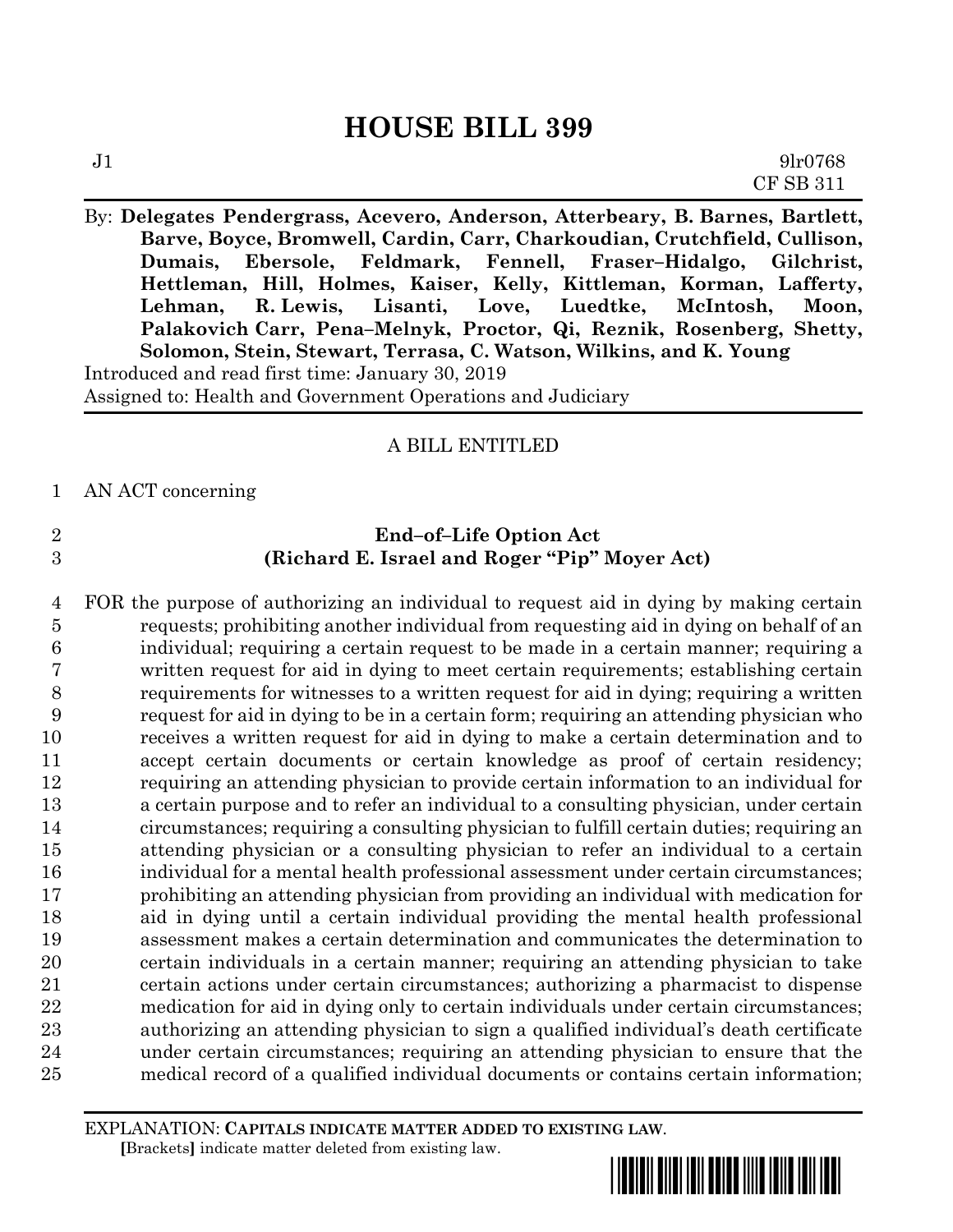requiring an attending physician to submit certain information to the Maryland Department of Health; requiring the Department to adopt regulations to facilitate the collection of certain information and to produce and make available to the public a certain report of the information collected; providing that certain records or information are not subject to subpoena or discovery and may not be introduced into evidence in certain proceedings except for a certain purpose; requiring a certain individual to dispose of certain medication in a lawful manner; providing that the death of a qualified individual by reason of self–administration of certain medication shall be deemed to be a death from certain natural causes, for certain purposes; making void a certain provision of certain legal instruments; prohibiting a certain provision of law enacted by this Act from being construed to prohibit a certain cause of action; providing that this Act does not authorize certain individuals to end another individual's life by certain means; providing that actions taken in accordance with this Act do not constitute certain actions; making certain provisions in an insurance policy or certain other agreements issued on or after a certain date invalid; prohibiting certain obligations existing on a certain date from being conditioned on or affected by the making or rescinding of a request for aid in dying; prohibiting a qualified individual's act of self–administering medication for aid in dying from having certain effects under certain insurance policies; prohibiting a person from being subject to certain liability or certain action for participating in good–faith compliance with this Act; prohibiting certain persons or entities from subjecting a person to certain actions for participating or refusing to participate in good–faith compliance with this Act; providing that an individual's request for aid in dying or an attending physician's prescription of medication in good–faith compliance with this Act does not constitute neglect or provide the sole basis for an appointment of a guardian or conservator; authorizing a health care provider to prohibit another health care provider from participating in aid in dying on certain premises under certain circumstances; authorizing a health care provider to subject another health care provider to certain sanctions under certain circumstances; providing that certain authorization does not prohibit a health care provider from participating in aid in dying under certain circumstances or prohibit an individual from contracting with a certain physician for a certain purpose; providing that participation by a health care provider in aid in dying is voluntary; prohibiting a health care facility from requiring certain physicians to participate in aid in dying; requiring an attending physician to provide certain information to an individual and transfer a copy of certain medical records, under certain circumstances; authorizing a health care facility to adopt certain policies; establishing certain penalties for certain violations; providing that certain provisions of this Act do not limit certain liability; providing that certain penalties do not preclude certain penalties applicable under other law for certain conduct; authorizing the Maryland Insurance Commissioner to enforce certain provisions of this Act; establishing that a licensed health care professional does not violate the statutory prohibition on assisted suicide by taking certain actions in accordance with this Act; defining certain terms; and generally relating to aid in dying.

- BY repealing and reenacting, with amendments,
- Article Criminal Law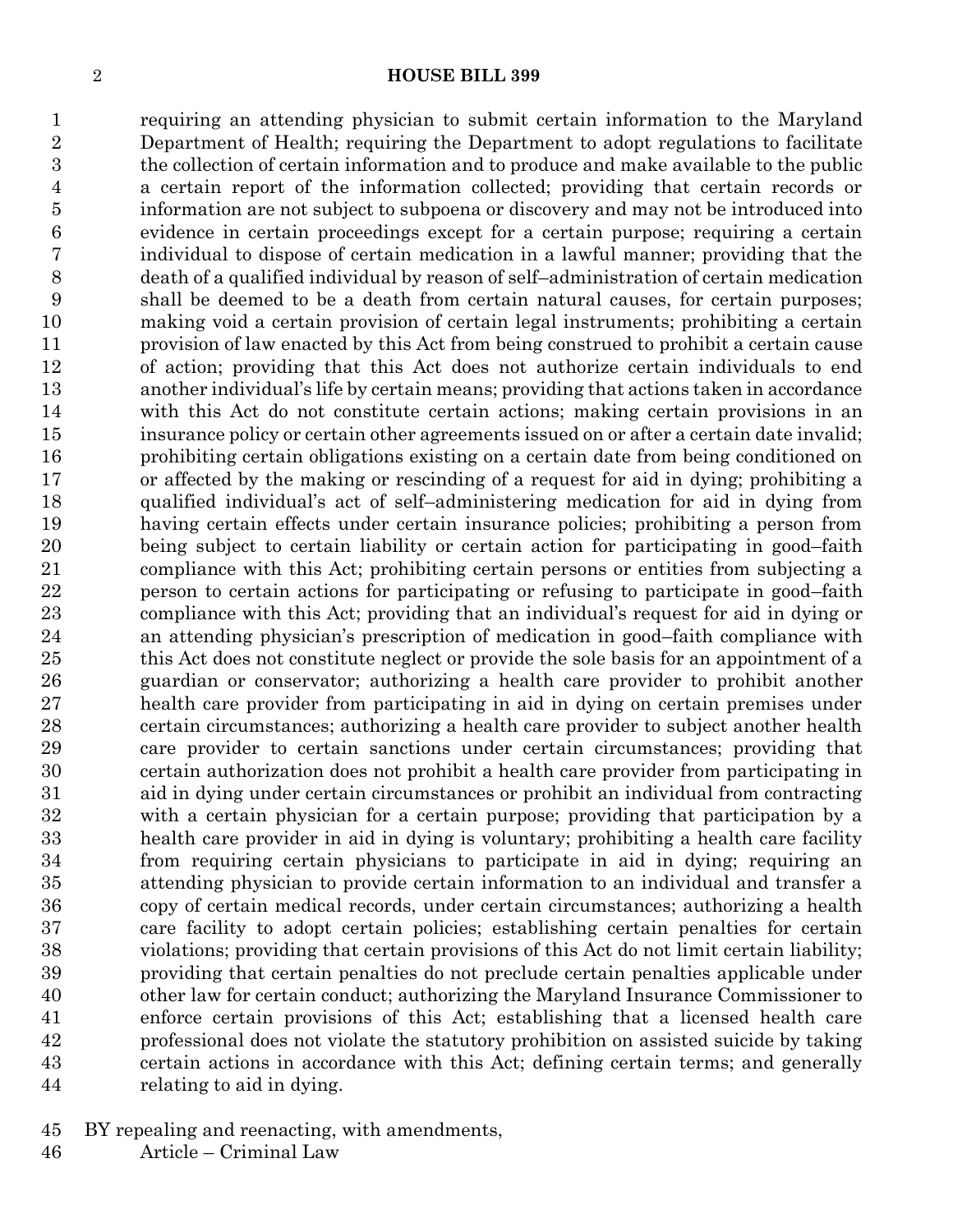Section 3–103

Annotated Code of Maryland

| 3                                               | (2012 Replacement Volume and 2018 Supplement)                                                                                                                                                                                                                                                                                                                                                                                                                                            |  |  |
|-------------------------------------------------|------------------------------------------------------------------------------------------------------------------------------------------------------------------------------------------------------------------------------------------------------------------------------------------------------------------------------------------------------------------------------------------------------------------------------------------------------------------------------------------|--|--|
| 4<br>$\overline{5}$<br>$\,6$<br>7<br>$8\,$<br>9 | BY adding to<br>Article – Health – General<br>Section 5–6A–01 through 5–6A–16 to be under the new subtitle "Subtitle 6A. The<br>Richard E. Israel and Roger "Pip" Moyer End-of-Life Option Act"<br>Annotated Code of Maryland<br>(2015 Replacement Volume and 2018 Supplement)                                                                                                                                                                                                           |  |  |
| 10<br>11<br>12<br>13<br>14<br>15                | BY adding to<br>Article - Insurance<br>Section 27-208.1<br>Annotated Code of Maryland<br>(2011 Replacement Volume and 2018 Supplement)<br>SECTION 1. BE IT ENACTED BY THE GENERAL ASSEMBLY OF MARYLAND,                                                                                                                                                                                                                                                                                  |  |  |
| 16                                              | That the Laws of Maryland read as follows:                                                                                                                                                                                                                                                                                                                                                                                                                                               |  |  |
| 17                                              | Article - Criminal Law                                                                                                                                                                                                                                                                                                                                                                                                                                                                   |  |  |
| 18                                              | $3 - 103.$                                                                                                                                                                                                                                                                                                                                                                                                                                                                               |  |  |
| 19<br>20<br>21<br>22<br>23<br>24                | A licensed health care professional does not violate $\S 3-102$ of this subtitle by<br>(a)<br>administering or prescribing a procedure or administering, prescribing, or dispensing a<br>medication to relieve pain, even if the medication or procedure may hasten death or<br>increase the risk of death, unless the licensed health care professional knowingly<br>administers or prescribes the procedure or administers, prescribes, or dispenses the<br>medication to cause death. |  |  |
| 25<br>26                                        | A licensed health care professional does not violate $\S 3-102$ of this subtitle by<br>(b)<br>with holding or withdrawing a medically administered life-sustaining procedure:                                                                                                                                                                                                                                                                                                            |  |  |
| 27<br>28                                        | in compliance with Title 5, Subtitle 6 of the Health – General Article;<br>(1)<br>or                                                                                                                                                                                                                                                                                                                                                                                                     |  |  |
| 29                                              | (2)<br>in accordance with reasonable medical practice.                                                                                                                                                                                                                                                                                                                                                                                                                                   |  |  |
| 30<br>31<br>32                                  | A LICENSED HEALTH CARE PROFESSIONAL DOES NOT VIOLATE § 3-102<br>(C)<br>THIS SUBTITLE BY TAKING ANY ACTION IN ACCORDANCE WITH TITLE 5,<br>OF<br><b>SUBTITLE 6A OF THE HEALTH - GENERAL ARTICLE.</b>                                                                                                                                                                                                                                                                                       |  |  |
| 33                                              | $\left[\text{(c)}\right]$ (D)<br>Unless the family member knowingly administers a procedure or<br>(1)                                                                                                                                                                                                                                                                                                                                                                                    |  |  |

 administers or dispenses a medication to cause death, a family member does not violate § 3–102 of this subtitle if the family member: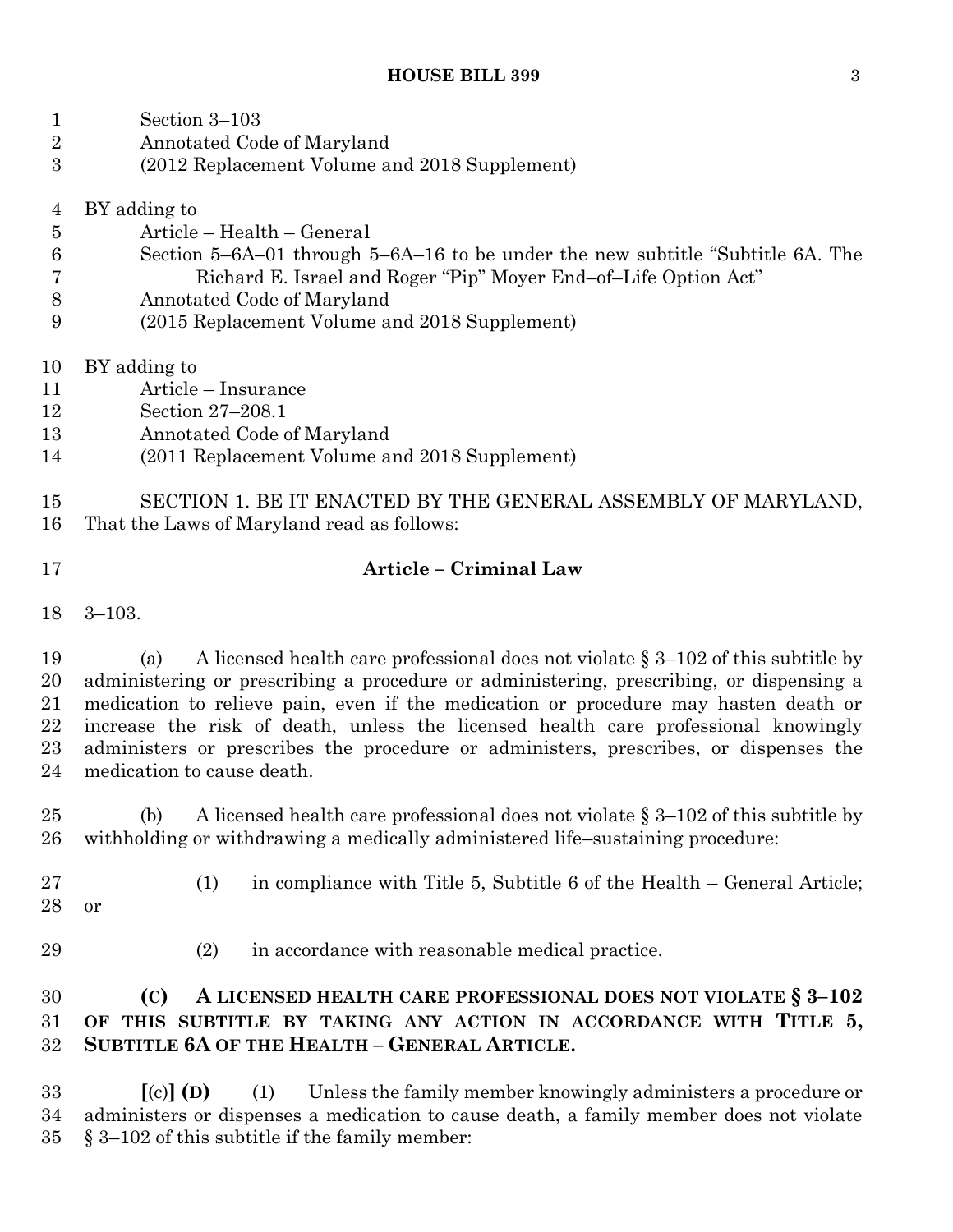|                                   | <b>HOUSE BILL 399</b><br>$\overline{4}$                                                                                                                                                                                                     |
|-----------------------------------|---------------------------------------------------------------------------------------------------------------------------------------------------------------------------------------------------------------------------------------------|
| $\mathbf{1}$<br>$\overline{2}$    | is a caregiver for a patient enrolled in a licensed hospice program;<br>(i)<br>and                                                                                                                                                          |
| $\overline{3}$<br>$\overline{4}$  | administers the procedure or administers or dispenses the<br>(ii)<br>medication to relieve pain under the supervision of a health care professional.                                                                                        |
| $\overline{5}$<br>$6\phantom{.}6$ | Paragraph (1) of this subsection applies even if the medication or<br>(2)<br>procedure hastens death or increases the risk of death.                                                                                                        |
| $\overline{7}$                    | Article - Health - General                                                                                                                                                                                                                  |
| $8\,$<br>9                        | SUBTITLE 6A. THE RICHARD E. ISRAEL AND ROGER "PIP" MOYER END-OF-LIFE<br><b>OPTION ACT.</b>                                                                                                                                                  |
| 10                                | $5 - 6A - 01$ .                                                                                                                                                                                                                             |
| 11<br>12                          | (A)<br>IN THIS SUBTITLE THE FOLLOWING WORDS HAVE THE MEANINGS<br><b>INDICATED.</b>                                                                                                                                                          |
| 13<br>14<br>15<br>16              | "AID IN DYING" MEANS THE MEDICAL PRACTICE OF A PHYSICIAN<br>(B)<br>PRESCRIBING MEDICATION TO A QUALIFIED INDIVIDUAL THAT THE QUALIFIED<br>INDIVIDUAL MAY SELF-ADMINISTER TO BRING ABOUT THE QUALIFIED INDIVIDUAL'S<br>DEATH.                |
| 17<br>18                          | "ATTENDING PHYSICIAN" MEANS THE LICENSED PHYSICIAN WHO HAS<br>(C)<br>PRIMARY RESPONSIBILITY FOR THE MEDICAL CARE OF AN INDIVIDUAL.                                                                                                          |
| 19                                | "CAPACITY TO MAKE MEDICAL DECISIONS" MEANS THE ABILITY OF AN<br>(D)<br>20 INDIVIDUAL TO:                                                                                                                                                    |
| 21<br>22                          | (1)<br>UNDERSTAND THE NATURE AND CONSEQUENCES OF A HEALTH<br><b>CARE DECISION;</b>                                                                                                                                                          |
| 23<br>24                          | UNDERSTAND THE SIGNIFICANT BENEFITS, RISKS, AND<br>(2)<br>ALTERNATIVES OF A HEALTH CARE DECISION; AND                                                                                                                                       |
| 25<br>26<br>$27\,$<br>28          | (3)<br>MAKE AND COMMUNICATE AN INFORMED DECISION TO HEALTH<br>CARE PROVIDERS, INCLUDING COMMUNICATION THROUGH ANOTHER INDIVIDUAL<br>FAMILIAR WITH THE INDIVIDUAL'S MANNER OF COMMUNICATING, IF THE OTHER<br><b>INDIVIDUAL IS AVAILABLE.</b> |
| 29<br>30<br>31                    | (E) "CONSULTING PHYSICIAN" MEANS A LICENSED PHYSICIAN WHO IS<br>QUALIFIED BY SPECIALTY OR EXPERIENCE TO CONFIRM A PROFESSIONAL<br>DIAGNOSIS AND PROGNOSIS REGARDING AN INDIVIDUAL'S TERMINAL ILLNESS.                                       |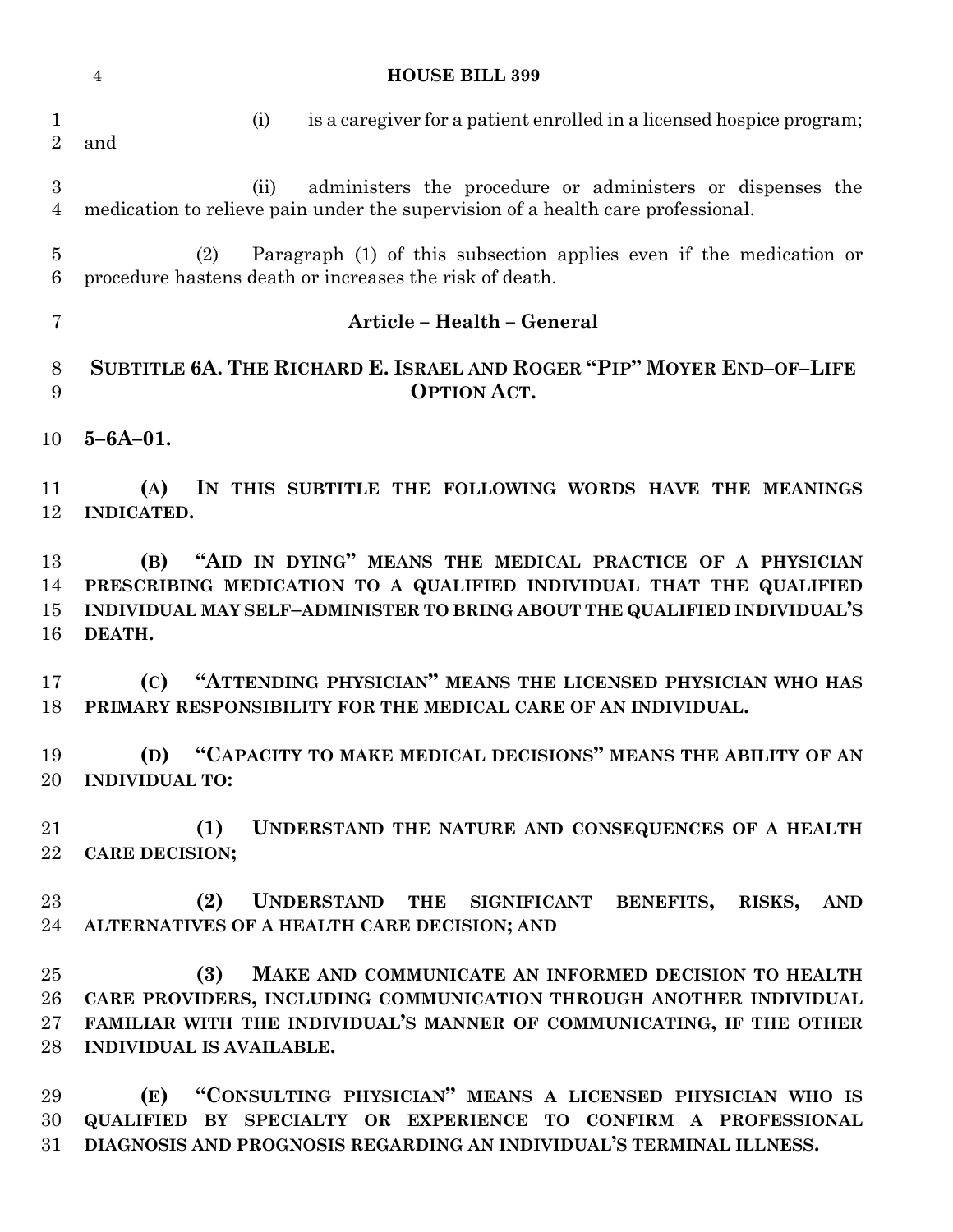**HOUSE BILL 399** 5

| $\mathbf{1}$                     | (F)                | "HEALTH CARE FACILITY" MEANS:                                                                                                                                                                          |
|----------------------------------|--------------------|--------------------------------------------------------------------------------------------------------------------------------------------------------------------------------------------------------|
| $\overline{2}$                   |                    | (1)<br>A HOSPITAL, AS DEFINED IN § 19-301 OF THIS ARTICLE;                                                                                                                                             |
| 3                                |                    | A HOSPICE FACILITY, AS DEFINED IN § 19-901 OF THIS ARTICLE;<br>(2)                                                                                                                                     |
| $\overline{4}$<br>$\overline{5}$ | <b>ARTICLE; OR</b> | AN ASSISTED LIVING PROGRAM, AS DEFINED IN § 19-1801 OF THIS<br>(3)                                                                                                                                     |
| 6                                |                    | A NURSING HOME, AS DEFINED IN § 19-1401 OF THIS ARTICLE.<br>(4)                                                                                                                                        |
| 7                                | (G)                | "HEALTH CARE PROVIDER" MEANS:                                                                                                                                                                          |
| 8<br>9<br>10                     |                    | AN INDIVIDUAL LICENSED OR CERTIFIED UNDER THE HEALTH<br>(1)<br>OCCUPATIONS ARTICLE TO PROVIDE HEALTH CARE OR DISPENSE MEDICATION IN<br>THE ORDINARY COURSE OF BUSINESS OR PRACTICE OF A PROFESSION; OR |
| 11                               |                    | (2)<br>A HEALTH CARE FACILITY.                                                                                                                                                                         |
| 12                               | (H)                | "INFORMED DECISION" MEANS A DECISION BY AN INDIVIDUAL THAT IS:                                                                                                                                         |
| 13<br>14                         |                    | BASED ON AN UNDERSTANDING AND ACKNOWLEDGMENT OF THE<br>(1)<br>RELEVANT FACTS; AND                                                                                                                      |
| 15<br>16                         |                    | MADE AFTER RECEIVING THE INFORMATION REQUIRED UNDER<br>(2)<br>$§ 5 - 6A - 04(C)$ OF THIS SUBTITLE.                                                                                                     |
| 17                               | (I)                | "LICENSED MENTAL HEALTH PROFESSIONAL" MEANS A LICENSED<br>18 PSYCHIATRIST OR A LICENSED PSYCHOLOGIST.                                                                                                  |
| 19                               |                    | (J) "LICENSED PHYSICIAN" MEANS A PHYSICIAN WHO IS LICENSED TO<br>20 PRACTICE MEDICINE IN THE STATE.                                                                                                    |
| $21\,$<br>$22\,$                 |                    | (K) "LICENSED PSYCHIATRIST" MEANS A PSYCHIATRIST WHO IS LICENSED<br>TO PRACTICE MEDICINE IN THE STATE.                                                                                                 |
| $23\,$<br>24                     |                    | (L) "LICENSED PSYCHOLOGIST" MEANS A PSYCHOLOGIST WHO IS LICENSED<br>TO PRACTICE PSYCHOLOGY IN THE STATE.                                                                                               |
| $25\,$<br>26<br>$27\,$           |                    | (M) "MENTAL HEALTH PROFESSIONAL ASSESSMENT" MEANS ONE OR MORE<br>CONSULTATIONS BETWEEN AN INDIVIDUAL AND A LICENSED MENTAL HEALTH<br>PROFESSIONAL FOR THE PURPOSE OF DETERMINING THAT THE INDIVIDUAL:  |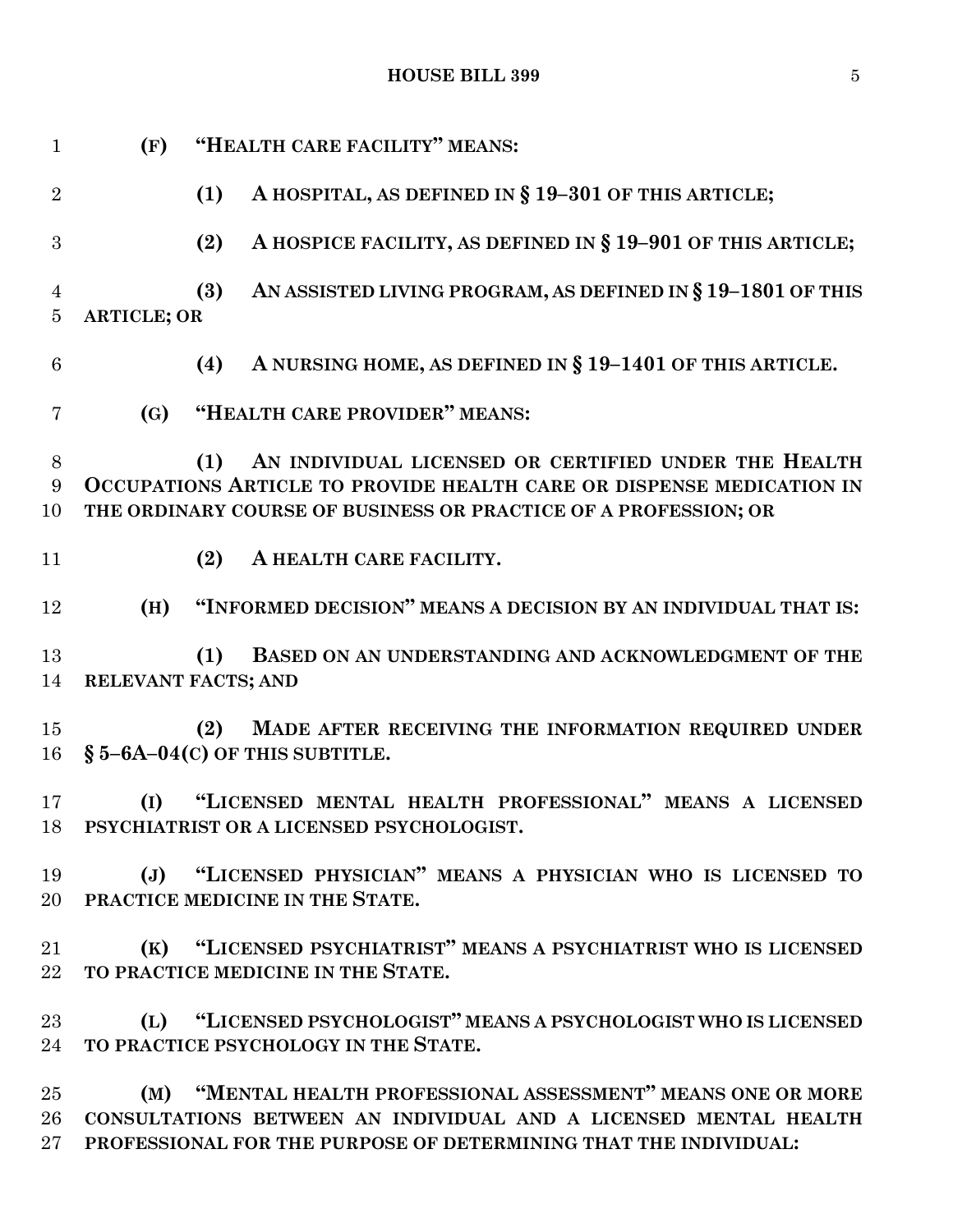| $\mathbf{1}$               | (1)<br>HAS THE CAPACITY TO MAKE MEDICAL DECISIONS; AND                                                                                                                                                                                                                                   |
|----------------------------|------------------------------------------------------------------------------------------------------------------------------------------------------------------------------------------------------------------------------------------------------------------------------------------|
| $\overline{2}$<br>3        | (2)<br>IS NOT SUFFERING FROM IMPAIRED JUDGMENT DUE TO A MENTAL<br>DISORDER.                                                                                                                                                                                                              |
| 4<br>$\overline{5}$        | "PALLIATIVE CARE" MEANS HEALTH CARE CENTERED ON<br>(N)<br>$\mathbf{A}$<br>TERMINALLY ILL INDIVIDUAL AND THE INDIVIDUAL'S FAMILY THAT:                                                                                                                                                    |
| 6<br>7<br>8                | OPTIMIZES THE INDIVIDUAL'S QUALITY OF<br>(1)<br><b>BY</b><br><b>LIFE</b><br>ANTICIPATING, PREVENTING, AND TREATING THE INDIVIDUAL'S SUFFERING<br>THROUGHOUT THE CONTINUUM OF THE INDIVIDUAL'S TERMINAL ILLNESS;                                                                          |
| 9<br>10                    | (2) ADDRESSES THE PHYSICAL, EMOTIONAL, SOCIAL, AND SPIRITUAL<br>NEEDS OF THE INDIVIDUAL;                                                                                                                                                                                                 |
| 11<br>12                   | (3) FACILITATES INDIVIDUAL AUTONOMY, THE INDIVIDUAL'S ACCESS<br>TO INFORMATION, AND INDIVIDUAL CHOICE; AND                                                                                                                                                                               |
| 13<br>14<br>15<br>16<br>17 | INCLUDES DISCUSSIONS BETWEEN THE INDIVIDUAL AND A<br>(4)<br>HEALTH CARE PROVIDER CONCERNING THE INDIVIDUAL'S GOALS FOR TREATMENT<br>AND APPROPRIATE TREATMENT OPTIONS AVAILABLE TO THE INDIVIDUAL,<br>INCLUDING HOSPICE CARE AND COMPREHENSIVE PAIN AND<br><b>SYMPTOM</b><br>MANAGEMENT. |
| 18<br>19                   | (O) "PHARMACIST" MEANS A PHARMACIST WHO IS LICENSED TO PRACTICE<br>PHARMACY IN THE STATE.                                                                                                                                                                                                |
| 20                         | "QUALIFIED INDIVIDUAL" MEANS AN INDIVIDUAL WHO:<br>(P)                                                                                                                                                                                                                                   |
| 21                         | (1)<br>IS AN ADULT;                                                                                                                                                                                                                                                                      |
| 22                         | (2)<br>HAS THE CAPACITY TO MAKE MEDICAL DECISIONS;                                                                                                                                                                                                                                       |
| 23                         | (3)<br>IS A RESIDENT OF THE STATE;                                                                                                                                                                                                                                                       |
| 24                         | (4)<br>HAS A TERMINAL ILLNESS; AND                                                                                                                                                                                                                                                       |
| 25                         | HAS THE ABILITY TO SELF-ADMINISTER MEDICATION.<br>(5)                                                                                                                                                                                                                                    |
| 26                         | "RELATIVE" MEANS:<br><b>(Q)</b>                                                                                                                                                                                                                                                          |
| $27\,$                     | A SPOUSE;<br>(1)                                                                                                                                                                                                                                                                         |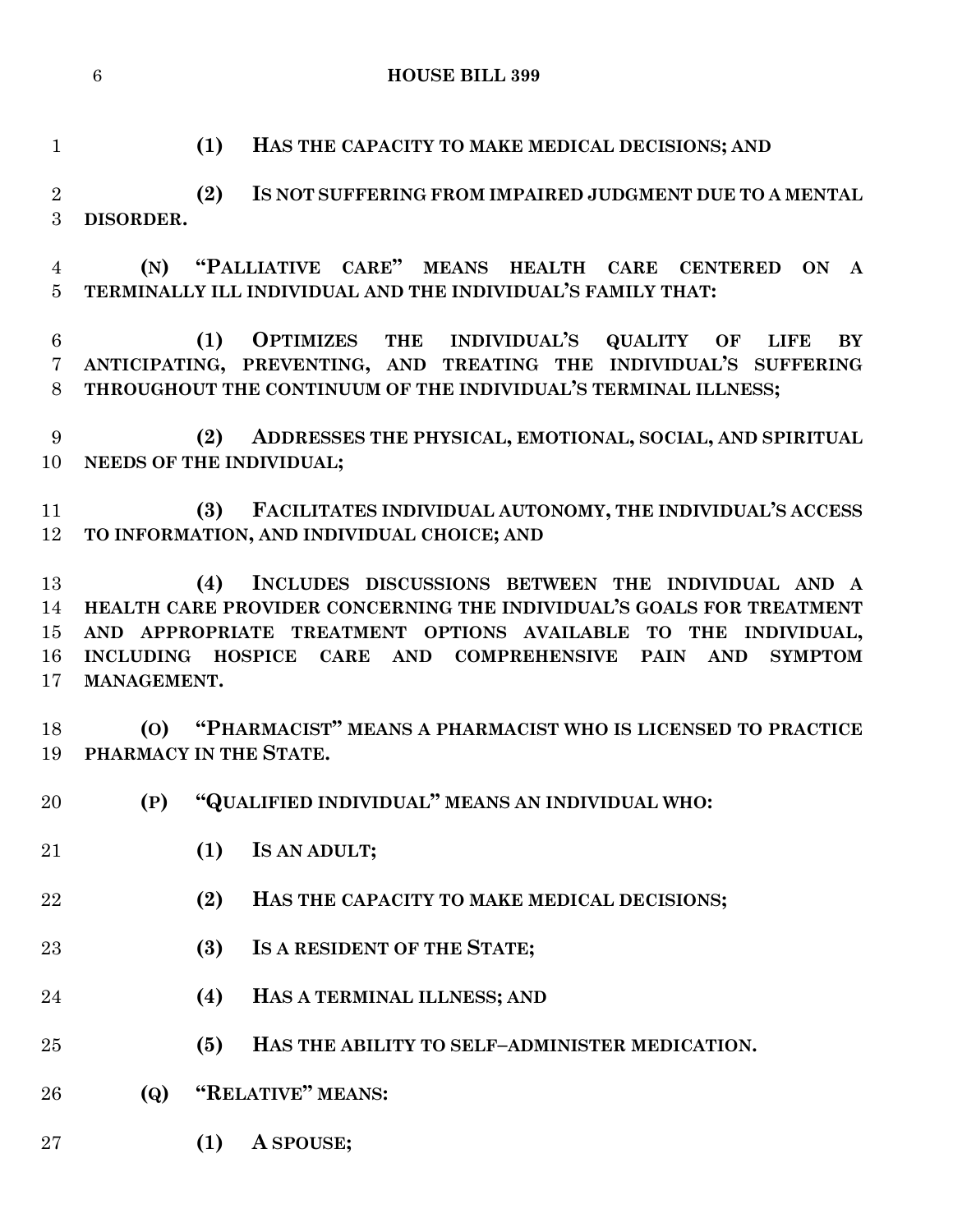| $\mathbf{1}$                      | (2)<br>A CHILD;                                                                                                                                                                                               |
|-----------------------------------|---------------------------------------------------------------------------------------------------------------------------------------------------------------------------------------------------------------|
| $\overline{2}$                    | (3)<br>A GRANDCHILD;                                                                                                                                                                                          |
| 3                                 | (4)<br>A SIBLING;                                                                                                                                                                                             |
| $\overline{4}$                    | (5)<br>A PARENT; OR                                                                                                                                                                                           |
| $\overline{5}$                    | (6)<br>A GRANDPARENT.                                                                                                                                                                                         |
| $6\phantom{.}6$<br>$\overline{7}$ | (R) "SELF-ADMINISTER" MEANS A QUALIFIED INDIVIDUAL'S ACT OF TAKING<br>MEDICATION PRESCRIBED UNDER $\S$ 5-6A-07(A) OF THIS SUBTITLE.                                                                           |
| 8<br>9<br>10                      | "TERMINAL ILLNESS" MEANS A MEDICAL CONDITION THAT, WITHIN<br>(S)<br>REASONABLE MEDICAL JUDGMENT, INVOLVES A PROGNOSIS FOR AN INDIVIDUAL<br>THAT LIKELY WILL RESULT IN THE INDIVIDUAL'S DEATH WITHIN 6 MONTHS. |
| 11                                | "WRITTEN REQUEST" MEANS A WRITTEN REQUEST FOR AID IN DYING.<br>(T)                                                                                                                                            |
| 12                                | $5 - 6A - 02$ .                                                                                                                                                                                               |
| 13                                | AN INDIVIDUAL MAY REQUEST AID IN DYING BY:<br>(A)                                                                                                                                                             |
| 14<br>15                          | MAKING AN INITIAL ORAL REQUEST TO THE INDIVIDUAL'S<br>(1)<br>ATTENDING PHYSICIAN;                                                                                                                             |
| 16<br>17                          | AFTER MAKING AN INITIAL ORAL REQUEST, MAKING A WRITTEN<br>(2)<br>REQUEST TO THE INDIVIDUAL'S ATTENDING PHYSICIAN, IN ACCORDANCE WITH<br>18 § 5-6A-03 OF THIS SUBTITLE; AND                                    |
| 19<br>20                          | (3)<br>MAKING A SECOND ORAL REQUEST TO THE INDIVIDUAL'S<br>ATTENDING PHYSICIAN AT LEAST:                                                                                                                      |
| 21                                | (I)<br>15 DAYS AFTER MAKING THE INITIAL ORAL REQUEST; AND                                                                                                                                                     |
| 22                                | (II)<br>48 HOURS AFTER MAKING THE WRITTEN REQUEST.                                                                                                                                                            |
| 23<br>24<br>25                    | (B)<br>NOTWITHSTANDING ANY OTHER PROVISION OF LAW, NO OTHER<br>INDIVIDUAL, INCLUDING AN AGENT UNDER AN ADVANCE DIRECTIVE, AN<br>ATTORNEY-IN-FACT UNDER A DURABLE POWER OF ATTORNEY, A GUARDIAN, OR A          |
| 26                                | CONSERVATOR, MAY REQUEST AID IN DYING ON BEHALF OF AN INDIVIDUAL.                                                                                                                                             |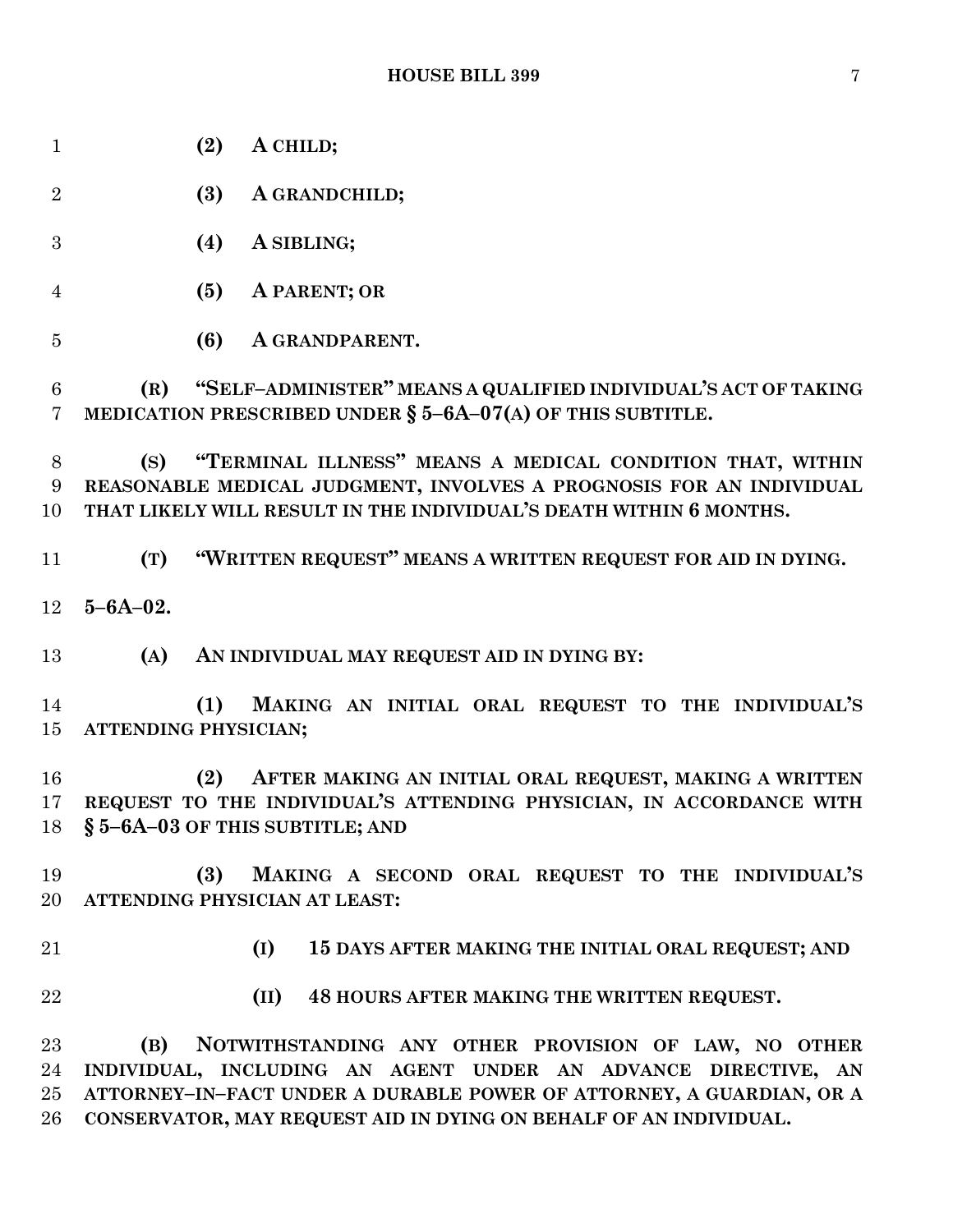**(C) AT LEAST ONE OF THE ORAL REQUESTS MADE UNDER SUBSECTION (A) OF THIS SECTION SHALL BE MADE WHILE THE INDIVIDUAL IS ALONE WITH THE ATTENDING PHYSICIAN.**

**5–6A–03.**

 **(A) A WRITTEN REQUEST FOR AID IN DYING REQUIRED UNDER § 5–6A–02(A)(2) OF THIS SUBTITLE SHALL BE:**

 **(1) IN SUBSTANTIALLY THE SAME FORM SET FORTH IN SUBSECTION (C) OF THIS SECTION;**

**(2) SIGNED AND DATED BY THE INDIVIDUAL; AND**

 **(3) WITNESSED BY AT LEAST TWO OTHER INDIVIDUALS WHO, IN THE PRESENCE OF THE INDIVIDUAL, ATTEST THAT TO THE BEST OF THEIR KNOWLEDGE AND BELIEF THE INDIVIDUAL IS:**

**(I) OF SOUND MIND; AND**

 **(II) ACTING VOLUNTARILY AND NOT BEING COERCED TO SIGN THE WRITTEN REQUEST.**

 **(B) (1) ONLY ONE OF THE WITNESSES UNDER SUBSECTION (A)(3) OF THIS SECTION MAY BE:**

 **(I) A RELATIVE OF THE INDIVIDUAL BY BLOOD, MARRIAGE, OR ADOPTION; OR**

 **(II) AT THE TIME THE WRITTEN REQUEST IS SIGNED BY THE INDIVIDUAL, ENTITLED TO ANY BENEFIT ON THE INDIVIDUAL'S DEATH.**

 **(2) THE INDIVIDUAL'S ATTENDING PHYSICIAN MAY NOT BE A WITNESS.**

 **(C) A WRITTEN REQUEST UNDER THIS SECTION SHALL BE IN SUBSTANTIALLY THE FOLLOWING FORM:**

**MARYLAND REQUEST FOR MEDICATION FOR AID IN DYING**

 **BY: \_\_\_\_\_\_\_\_\_\_\_\_\_\_\_\_\_\_\_\_\_\_\_\_\_\_\_\_\_\_\_ DATE OF BIRTH: \_\_\_\_\_\_\_\_\_\_\_\_\_\_\_\_\_\_\_\_ (PRINT NAME) (MONTH/DAY/YEAR)**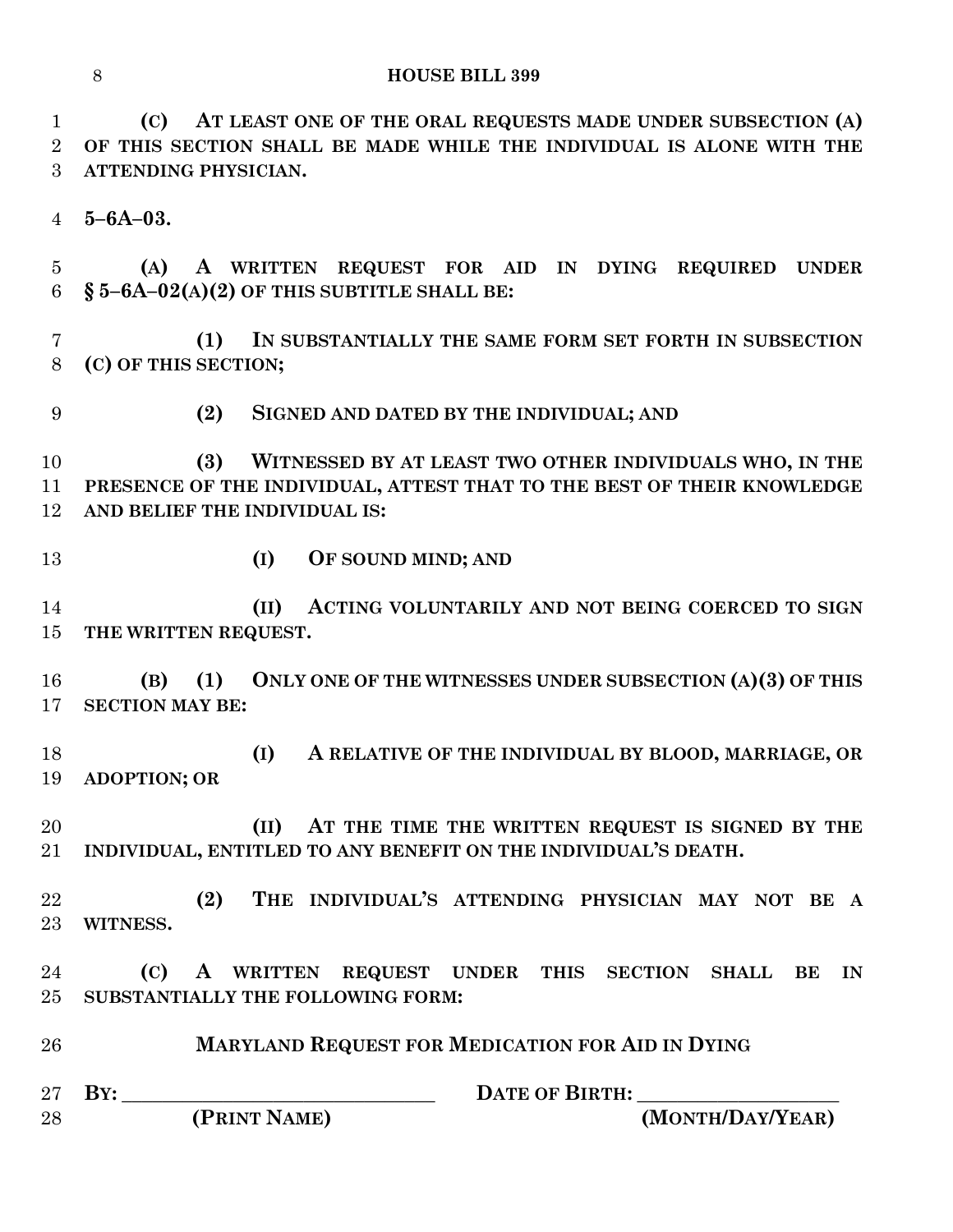- **I, \_\_\_\_\_\_\_\_\_\_\_\_\_\_\_\_\_\_\_\_\_\_\_\_\_\_\_\_\_\_\_\_\_\_\_\_\_\_, AM AN ADULT OF SOUND MIND. I AM A RESIDENT OF THE STATE OF MARYLAND.**
- **I AM SUFFERING FROM \_\_\_\_\_\_\_\_\_\_\_\_\_\_\_\_\_\_\_\_\_\_\_\_\_\_, WHICH MY ATTENDING**

 **PHYSICIAN HAS DETERMINED WILL, MORE LIKELY THAN NOT, RESULT IN DEATH WITHIN 6 MONTHS. I HAVE BEEN FULLY INFORMED OF MY DIAGNOSIS, MY PROGNOSIS, THE NATURE OF MEDICATION TO BE PRESCRIBED TO AID ME IN DYING, THE POTENTIAL ASSOCIATED RISKS, THE EXPECTED RESULT, THE FEASIBLE ALTERNATIVES, AND THE ADDITIONAL HEALTH CARE TREATMENT OPTIONS,**

- **INCLUDING PALLIATIVE CARE AND HOSPICE.**
- **I HAVE ORALLY REQUESTED THAT MY ATTENDING PHYSICIAN PRESCRIBE MEDICATION THAT I MAY SELF–ADMINISTER FOR AID IN DYING, AND I NOW CONFIRM**
- **THIS REQUEST. I AUTHORIZE MY ATTENDING PHYSICIAN TO CONTACT A**
- **PHARMACIST TO FILL THE PRESCRIPTION FOR THE MEDICATION ON MY REQUEST.**
- **INITIAL ONE:**
- **\_\_\_\_\_ I HAVE INFORMED MY FAMILY OF MY DECISION AND TAKEN THEIR OPINIONS INTO CONSIDERATION.**
- **\_\_\_\_\_ I HAVE DECIDED NOT TO INFORM MY FAMILY OF MY DECISION.**
- **\_\_\_\_\_ I HAVE NO FAMILY TO INFORM OF MY DECISION.**

**I UNDERSTAND THAT I HAVE THE RIGHT TO RESCIND THIS REQUEST AT ANY TIME.**

**I UNDERSTAND THE FULL IMPORT OF THIS REQUEST AND I EXPECT TO DIE IF AND**

**WHEN I TAKE THE MEDICATION TO BE PRESCRIBED. I FURTHER UNDERSTAND THAT,**

**ALTHOUGH MOST DEATHS OCCUR WITHIN 3 HOURS, MY DEATH MAY TAKE LONGER,**

**AND MY ATTENDING PHYSICIAN HAS COUNSELED ME ABOUT THIS POSSIBILITY.**

- **I MAKE THIS REQUEST VOLUNTARILY AND WITHOUT RESERVATION, AND I ACCEPT**
- **FULL RESPONSIBILITY FOR MY DECISION TO REQUEST AID IN DYING.**
- **SIGNED: \_\_\_\_\_\_\_\_\_\_\_\_\_\_\_\_\_\_\_\_\_\_\_\_\_\_\_\_\_\_\_\_\_\_\_\_\_\_\_ DATED: \_\_\_\_\_\_\_\_\_\_\_\_\_\_\_\_\_\_\_\_\_**

**DECLARATION OF WITNESSES**

 **I UNDERSTAND THAT, UNDER MARYLAND LAW, A WITNESS TO A REQUEST FOR MEDICATION FOR AID IN DYING MAY NOT BE THE INDIVIDUAL'S ATTENDING PHYSICIAN. FURTHER, ONLY ONE OF THE WITNESSES MAY BE:**

 **1. A RELATIVE OF THE INDIVIDUAL BY BLOOD, MARRIAGE, OR ADOPTION; OR**

 **2. AT THE TIME THE WRITTEN REQUEST IS SIGNED BY THE INDIVIDUAL, ENTITLED TO ANY BENEFIT ON THE INDIVIDUAL'S DEATH.**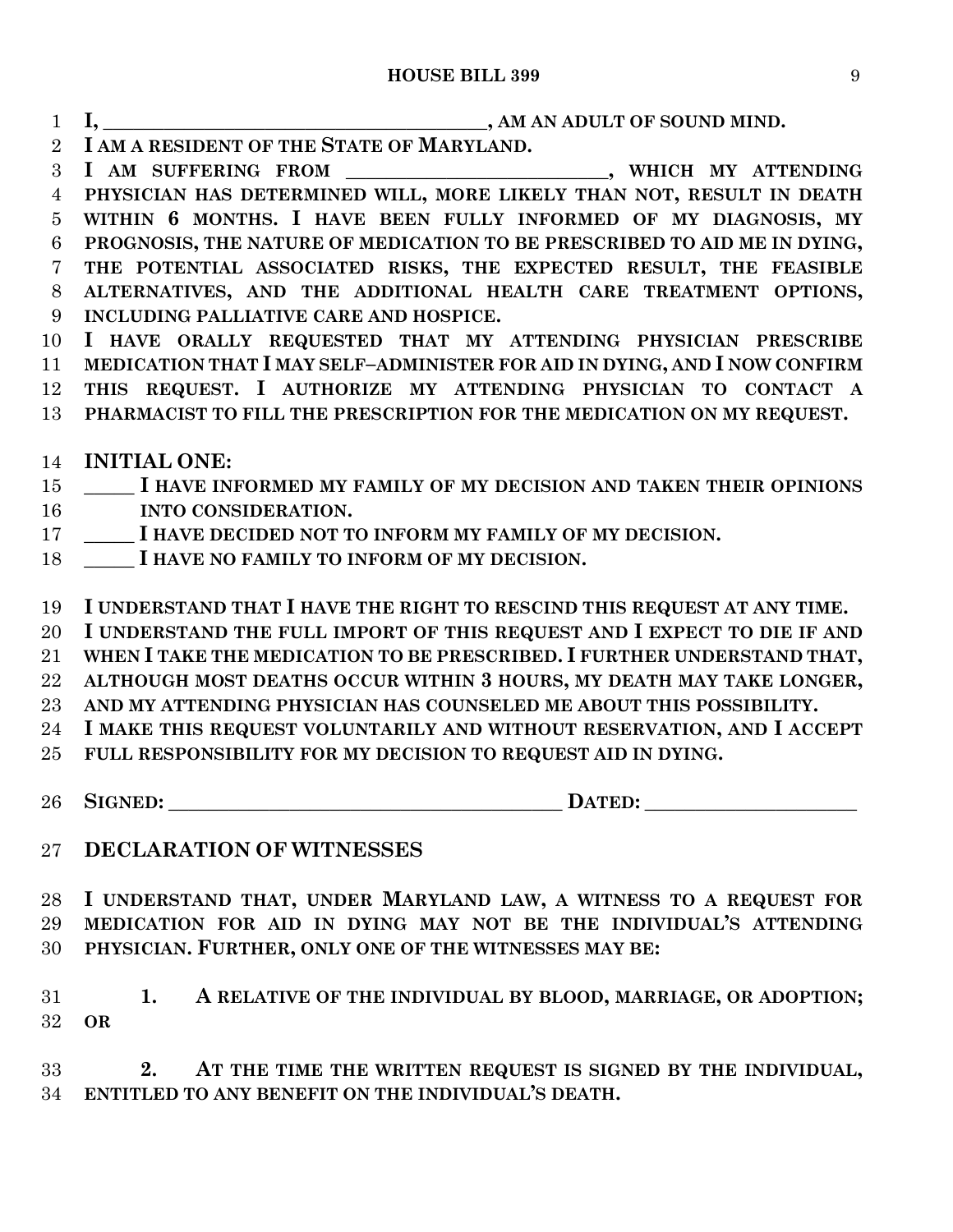**BY SIGNING BELOW ON THE DATE THE INDIVIDUAL NAMED ABOVE SIGNS, I DECLARE THAT: THE INDIVIDUAL MAKING AND SIGNING THE ABOVE REQUEST: 1. IS PERSONALLY KNOWN TO ME OR HAS PROVIDED PROOF OF IDENTITY; 2. SIGNED THIS REQUEST IN MY PRESENCE ON THE DATE OF THE INDIVIDUAL'S SIGNATURE; 3. APPEARS TO BE OF SOUND MIND AND NOT UNDER DURESS, FRAUD, OR UNDUE INFLUENCE; AND**

**4. IS NOT AN INDIVIDUAL FOR WHOM I AM THE ATTENDING PHYSICIAN.**

- **WITNESS 1**
- **(CHECK ONE)**
- **\_\_\_\_\_\_\_\_\_\_\_\_\_ I AM:**
- **\_\_\_\_\_\_\_\_\_\_\_\_\_ I AM NOT:**
- **1. A RELATIVE OF THE INDIVIDUAL BY BLOOD, MARRIAGE, OR ADOPTION; OR**

 **2. AT THE TIME THE REQUEST IS SIGNED, ENTITLED TO ANY BENEFIT ON THE INDIVIDUAL'S DEATH.**

**PRINTED NAME OF WITNESS 1 \_\_\_\_\_\_\_\_\_\_\_\_\_\_\_\_\_\_\_\_\_\_\_\_\_\_\_\_\_\_**

- **SIGNATURE OF WITNESS 1 \_\_\_\_\_\_\_\_\_\_\_\_\_\_\_\_\_\_\_\_\_\_\_\_\_\_\_\_ DATE \_\_\_\_\_\_\_\_\_\_\_\_\_\_\_**
- **WITNESS 2**
- **(CHECK ONE)**
- **\_\_\_\_\_\_\_\_\_\_\_\_\_ I AM:**
- **\_\_\_\_\_\_\_\_\_\_\_\_\_ I AM NOT:**

 **1. A RELATIVE OF THE INDIVIDUAL BY BLOOD, MARRIAGE, OR ADOPTION; OR**

 **2. AT THE TIME THE REQUEST IS SIGNED, ENTITLED TO ANY BENEFIT ON THE INDIVIDUAL'S DEATH.**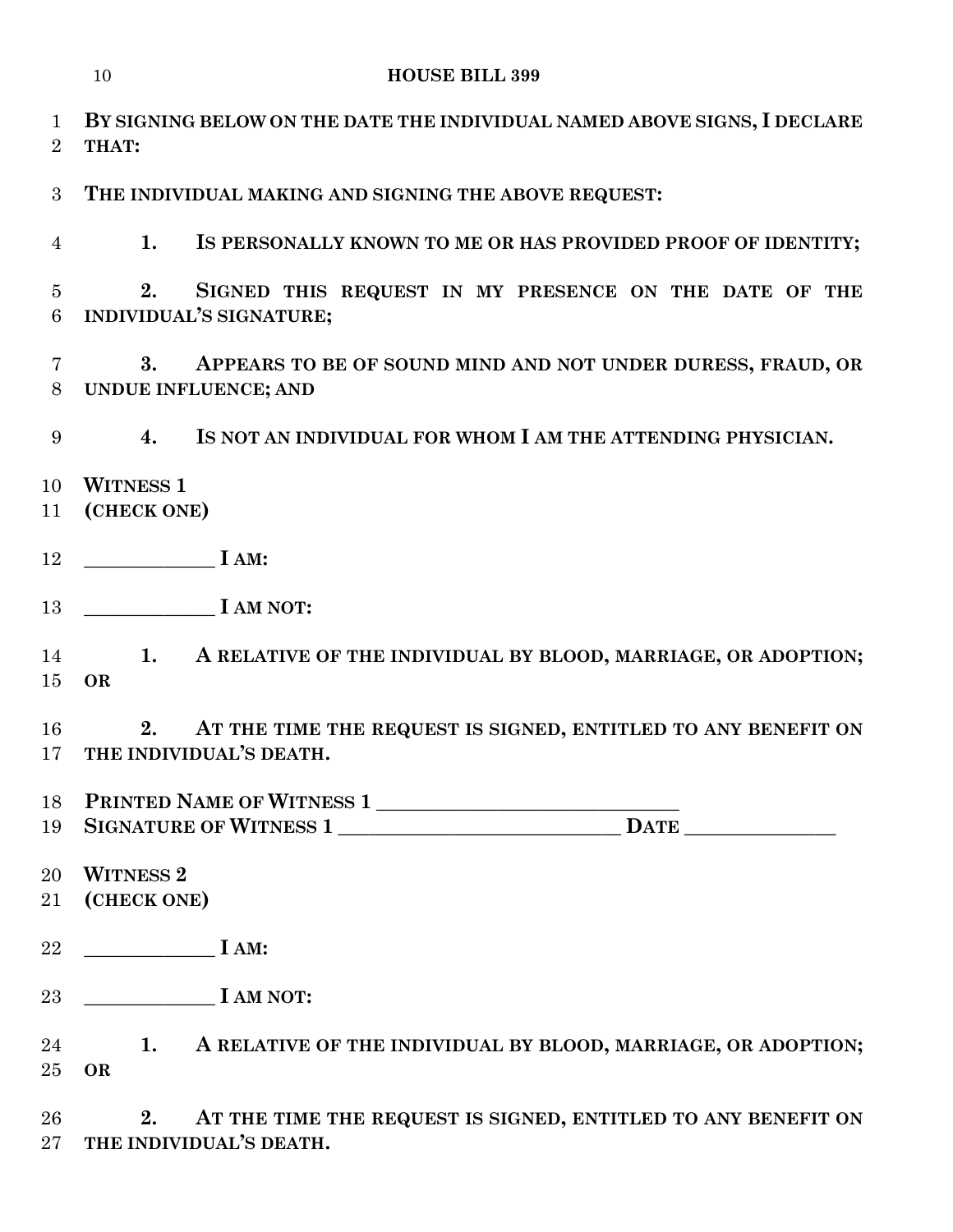**PRINTED NAME OF WITNESS 2 \_\_\_\_\_\_\_\_\_\_\_\_\_\_\_\_\_\_\_\_\_\_\_\_\_\_\_\_\_\_\_ SIGNATURE OF WITNESS 2 \_\_\_\_\_\_\_\_\_\_\_\_\_\_\_\_\_\_\_\_\_\_\_\_\_\_\_\_ DATE \_\_\_\_\_\_\_\_\_\_\_\_\_\_\_ 5–6A–04. (A) (1) WHEN AN ATTENDING PHYSICIAN IS PRESENTED WITH AN INDIVIDUAL'S WRITTEN REQUEST, THE ATTENDING PHYSICIAN SHALL DETERMINE WHETHER THE INDIVIDUAL: (I) IS A QUALIFIED INDIVIDUAL; (II) HAS MADE AN INFORMED DECISION; AND (III) HAS VOLUNTARILY REQUESTED AID IN DYING. (2) AN INDIVIDUAL IS NOT A QUALIFIED INDIVIDUAL SOLELY DUE TO AGE, DISABILITY, OR A SPECIFIC ILLNESS. (B) FOR PURPOSES OF DETERMINING THAT AN INDIVIDUAL IS A QUALIFIED INDIVIDUAL, AN ATTENDING PHYSICIAN SHALL ACCEPT AS PROOF OF THE INDIVIDUAL'S RESIDENCY IN THE STATE: (1) POSSESSION OF A VALID MARYLAND DRIVER'S LICENSE OR IDENTIFICATION CARD ISSUED BY THE MOTOR VEHICLE ADMINISTRATION; (2) REGISTRATION TO VOTE IN THE STATE; (3) EVIDENCE OF OWNING OR LEASING PROPERTY IN THE STATE; (4) A COPY OF A MARYLAND RESIDENT TAX RETURN FOR THE MOST RECENT TAX YEAR; OR (5) BASED ON THE INDIVIDUAL'S TREATMENT HISTORY AND MEDICAL RECORDS, THE ATTENDING PHYSICIAN'S PERSONAL KNOWLEDGE OF THE INDIVIDUAL'S RESIDENCY IN THE STATE. (C) AN ATTENDING PHYSICIAN SHALL ENSURE THAT AN INDIVIDUAL MAKES AN INFORMED DECISION BY INFORMING THE INDIVIDUAL OF: (1) THE INDIVIDUAL'S MEDICAL DIAGNOSIS; (2) THE INDIVIDUAL'S PROGNOSIS;**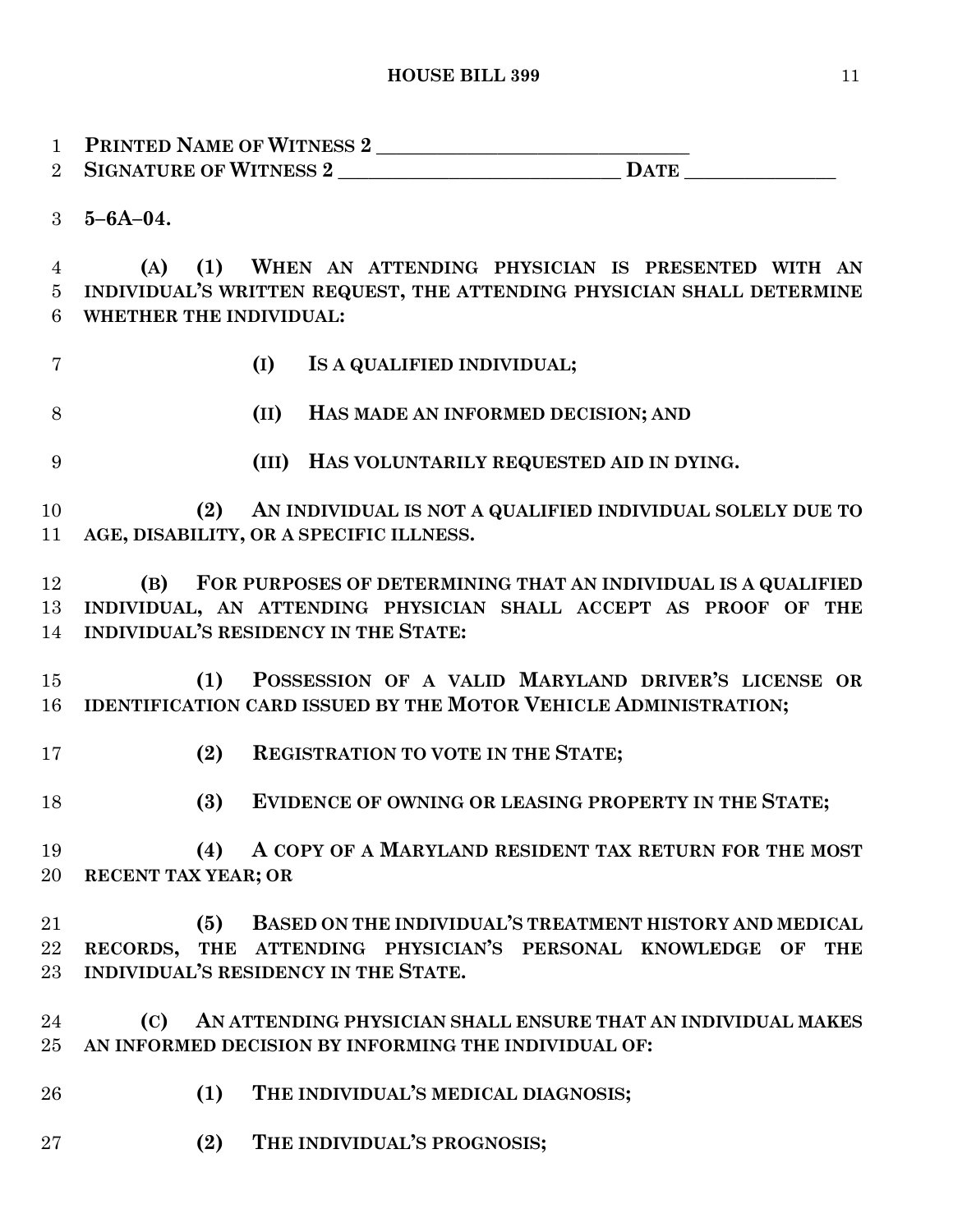**(3) THE POTENTIAL RISKS ASSOCIATED WITH SELF–ADMINISTERING THE MEDICATION TO BE PRESCRIBED FOR AID IN DYING;**

 **(4) THE PROBABLE RESULT OF SELF–ADMINISTERING THE MEDICATION TO BE PRESCRIBED FOR AID IN DYING; AND**

 **(5) ANY FEASIBLE ALTERNATIVES AND HEALTH CARE TREATMENT OPTIONS, INCLUDING PALLIATIVE CARE AND HOSPICE.**

 **(D) SUBJECT TO § 5–6A–06 OF THIS SUBTITLE, IF THE ATTENDING PHYSICIAN DETERMINES THAT AN INDIVIDUAL IS A QUALIFIED INDIVIDUAL, HAS MADE AN INFORMED DECISION, AND HAS VOLUNTARILY REQUESTED AID IN DYING, THE ATTENDING PHYSICIAN SHALL REFER THE INDIVIDUAL TO A CONSULTING PHYSICIAN TO CARRY OUT THE DUTIES REQUIRED UNDER § 5–6A–05 OF THIS SUBTITLE.**

**5–6A–05.**

 **A CONSULTING PHYSICIAN TO WHOM AN INDIVIDUAL HAS BEEN REFERRED UNDER § 5–6A–04(D) OF THIS SUBTITLE SHALL:**

 **(1) EXAMINE THE INDIVIDUAL AND THE INDIVIDUAL'S RELEVANT MEDICAL RECORDS;**

 **(2) CONFIRM THE ATTENDING PHYSICIAN'S DIAGNOSIS THAT THE INDIVIDUAL HAS A TERMINAL ILLNESS;**

 **(3) IF REQUIRED UNDER § 5–6A–06 OF THIS SUBTITLE, REFER THE INDIVIDUAL FOR A MENTAL HEALTH PROFESSIONAL ASSESSMENT;**

 **(4) VERIFY THAT THE INDIVIDUAL IS A QUALIFIED INDIVIDUAL, HAS MADE AN INFORMED DECISION, AND HAS VOLUNTARILY REQUESTED AID IN DYING; AND**

 **(5) DOCUMENT THE FULFILLMENT OF THE CONSULTING PHYSICIAN'S DUTIES UNDER THIS SECTION IN WRITING.**

**5–6A–06.**

 **(A) IF, IN THE MEDICAL OPINION OF THE ATTENDING PHYSICIAN OR THE CONSULTING PHYSICIAN, AN INDIVIDUAL MAY BE SUFFERING FROM A CONDITION THAT IS CAUSING IMPAIRED JUDGMENT OR OTHERWISE DOES NOT HAVE THE**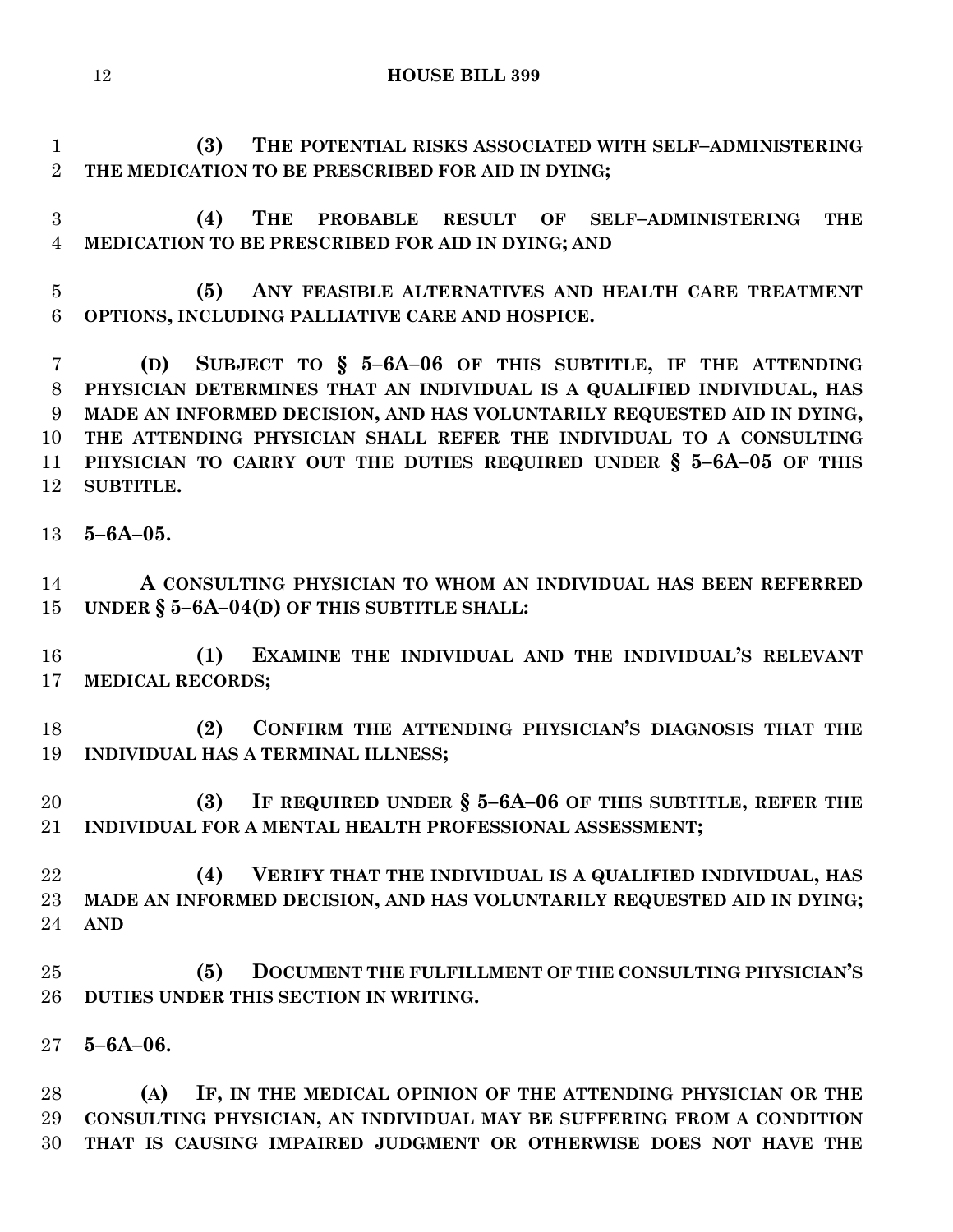## **HOUSE BILL 399** 13

 **CAPACITY TO MAKE MEDICAL DECISIONS, THE ATTENDING PHYSICIAN OR THE CONSULTING PHYSICIAN SHALL REFER THE INDIVIDUAL TO A LICENSED MENTAL HEALTH PROFESSIONAL FOR A MENTAL HEALTH PROFESSIONAL ASSESSMENT.**

 **(B) AN ATTENDING PHYSICIAN MAY NOT PROVIDE THE INDIVIDUAL MEDICATION FOR AID IN DYING UNTIL THE LICENSED MENTAL HEALTH PROFESSIONAL PROVIDING THE MENTAL HEALTH PROFESSIONAL ASSESSMENT:**

 **(1) DETERMINES THAT THE INDIVIDUAL HAS THE CAPACITY TO MAKE MEDICAL DECISIONS AND IS NOT SUFFERING FROM A CONDITION THAT IS CAUSING IMPAIRED JUDGMENT; AND**

 **(2) COMMUNICATES THIS DETERMINATION TO THE ATTENDING PHYSICIAN AND THE CONSULTING PHYSICIAN IN WRITING.**

**5–6A–07.**

 **(A) AFTER THE ATTENDING PHYSICIAN AND THE CONSULTING PHYSICIAN HAVE FULFILLED THE REQUIREMENTS UNDER §§ 5–6A–04 AND 5–6A–05 OF THIS SUBTITLE, AND AFTER THE QUALIFIED INDIVIDUAL SUBMITS A SECOND ORAL REQUEST FOR AID IN DYING, AS REQUIRED UNDER § 5–6A–02 OF THIS SUBTITLE, THE ATTENDING PHYSICIAN SHALL:**

 **(1) INFORM THE QUALIFIED INDIVIDUAL THAT IT IS THE DECISION OF THE QUALIFIED INDIVIDUAL AS TO WHETHER AND WHEN TO SELF–ADMINISTER THE MEDICATION PRESCRIBED FOR AID IN DYING;**

 **(2) (I) INFORM THE QUALIFIED INDIVIDUAL THAT THE QUALIFIED INDIVIDUAL MAY WISH TO NOTIFY NEXT OF KIN OF THE REQUEST FOR AID IN DYING; AND**

 **(II) INFORM THE QUALIFIED INDIVIDUAL THAT A FAILURE TO NOTIFY NEXT OF KIN IS NOT A BASIS FOR DENIAL OF THE REQUEST FOR AID IN DYING;**

 **(3) COUNSEL THE QUALIFIED INDIVIDUAL CONCERNING THE IMPORTANCE OF:**

 **(I) HAVING ANOTHER INDIVIDUAL PRESENT WHEN THE QUALIFIED INDIVIDUAL SELF–ADMINISTERS THE MEDICATION PRESCRIBED FOR AID IN DYING;**

**(II) NOT TAKING THE MEDICATION IN A PUBLIC PLACE; AND**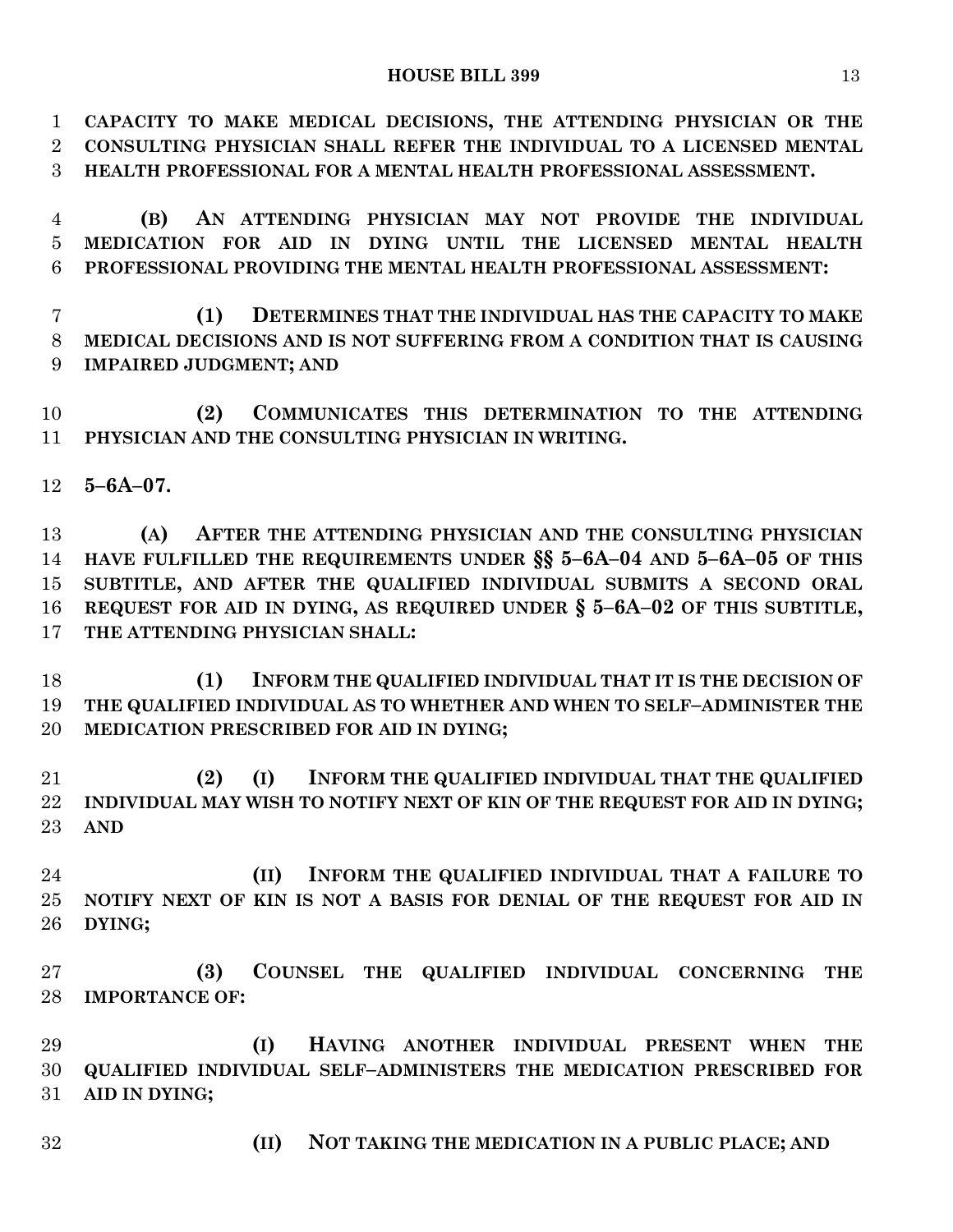## **(III) PARTICIPATING IN A HOSPICE PROGRAM;**

 **(4) ENCOURAGE THE QUALIFIED INDIVIDUAL TO PREPARE AN ADVANCE DIRECTIVE;**

 **(5) CONFIRM THAT THE QUALIFIED INDIVIDUAL'S REQUEST DOES NOT ARISE FROM COERCION OR UNDUE INFLUENCE BY ANOTHER INDIVIDUAL BY DISCUSSING WITH THE QUALIFIED INDIVIDUAL, OUTSIDE THE PRESENCE OF ANY OTHER INDIVIDUAL EXCEPT FOR AN INTERPRETER, WHETHER OR NOT THE QUALIFIED INDIVIDUAL IS FEELING COERCED OR UNDULY INFLUENCED BY ANOTHER INDIVIDUAL;**

 **(6) INFORM THE QUALIFIED INDIVIDUAL THAT THE QUALIFIED INDIVIDUAL MAY RESCIND THE REQUEST FOR AID IN DYING AT ANY TIME AND IN ANY MANNER;**

 **(7) VERIFY, IMMEDIATELY BEFORE WRITING THE PRESCRIPTION FOR MEDICATION FOR AID IN DYING, THAT THE QUALIFIED INDIVIDUAL IS MAKING AN INFORMED DECISION;**

 **(8) FULFILL THE DOCUMENTATION REQUIREMENTS ESTABLISHED UNDER § 5–6A–08 OF THIS SUBTITLE; AND**

 **(9) (I) IF THE ATTENDING PHYSICIAN HOLDS A DISPENSING PERMIT FROM THE STATE BOARD OF PHYSICIANS AND WISHES TO DISPENSE THE MEDICATION, DISPENSE TO THE QUALIFIED INDIVIDUAL:**

 **1. THE PRESCRIBED MEDICATION FOR AID IN DYING; AND**

 **2. ANY ANCILLARY MEDICATIONS NEEDED TO MINIMIZE THE QUALIFIED INDIVIDUAL'S DISCOMFORT; OR**

 **(II) IF THE ATTENDING PHYSICIAN DOES NOT HOLD A DISPENSING PERMIT OR DOES NOT WISH TO DISPENSE THE MEDICATION FOR AID IN DYING, AND THE QUALIFIED INDIVIDUAL REQUESTS AND PROVIDES WRITTEN CONSENT FOR THE MEDICATION FOR AID IN DYING TO BE DISPENSED BY A PHARMACIST:**

**1. CONTACT A PHARMACIST;**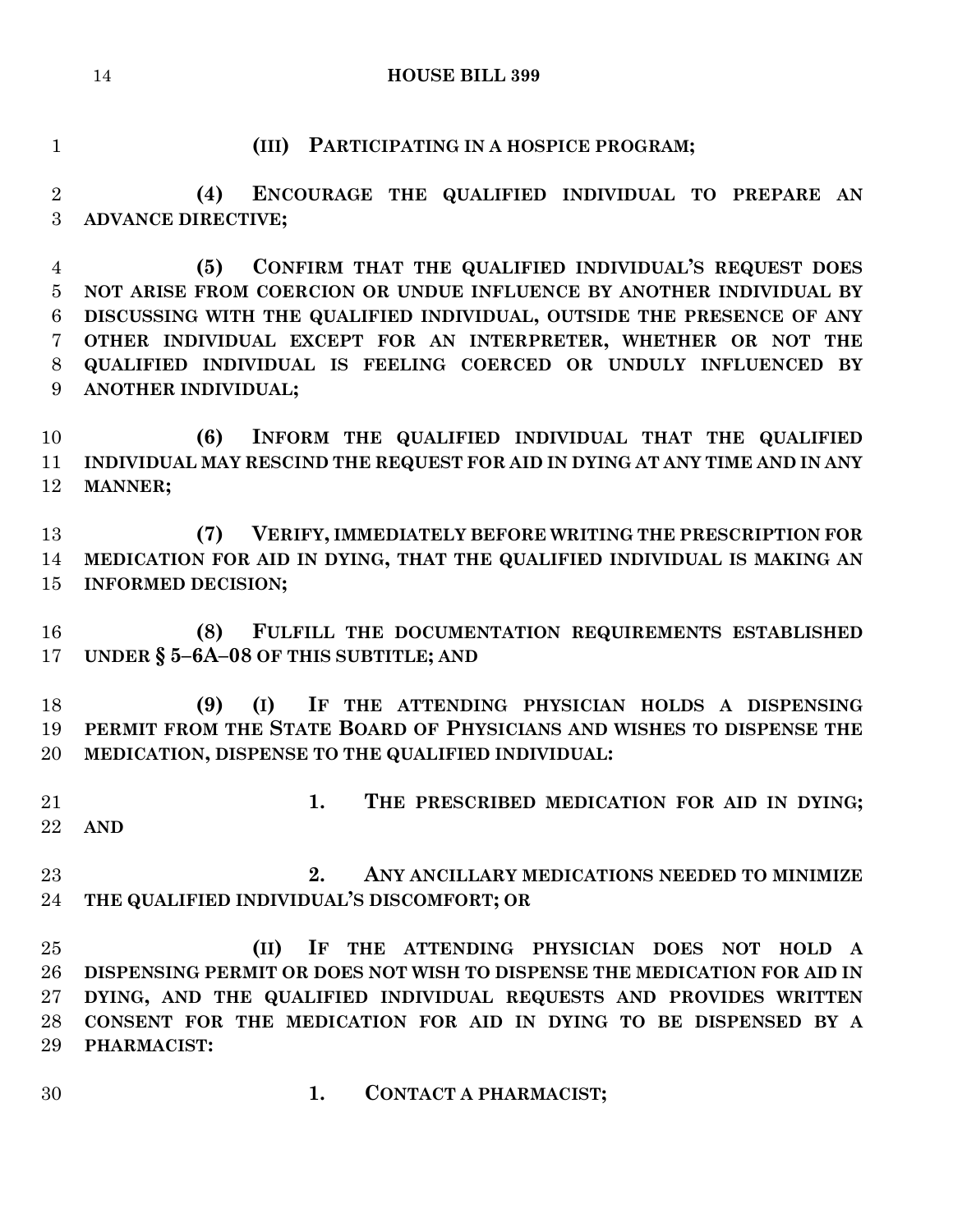**2. INFORM THE PHARMACIST OF THE PRESCRIPTION FOR MEDICATION FOR AID IN DYING; AND**

 **3. SUBMIT THE PRESCRIPTION FOR MEDICATION FOR AID IN DYING TO THE PHARMACIST BY ANY MEANS AUTHORIZED BY LAW.**

 **(B) A PHARMACIST WHO HAS BEEN CONTACTED AND INFORMED BY AN ATTENDING PHYSICIAN AND TO WHOM AN ATTENDING PHYSICIAN HAS SUBMITTED A PRESCRIPTION FOR MEDICATION FOR AID IN DYING IN ACCORDANCE WITH THE REQUIREMENTS OF SUBSECTION (A) OF THIS SECTION MAY DISPENSE THE MEDICATION FOR AID IN DYING AND ANY ANCILLARY MEDICATION ONLY TO THE QUALIFIED INDIVIDUAL, THE ATTENDING PHYSICIAN, OR AN EXPRESSLY IDENTIFIED AGENT OF THE QUALIFIED INDIVIDUAL.**

 **(C) IF A QUALIFIED INDIVIDUAL SELF–ADMINISTERS MEDICATION FOR AID IN DYING AND DIES, THE ATTENDING PHYSICIAN MAY SIGN THE QUALIFIED INDIVIDUAL'S DEATH CERTIFICATE.**

**5–6A–08.**

 **(A) WITH RESPECT TO A REQUEST BY A QUALIFIED INDIVIDUAL FOR AID IN DYING, THE ATTENDING PHYSICIAN SHALL ENSURE THAT THE MEDICAL RECORD OF THE QUALIFIED INDIVIDUAL DOCUMENTS OR CONTAINS:**

 **(1) THE BASIS FOR DETERMINING THAT THE QUALIFIED INDIVIDUAL IS AN ADULT AND A RESIDENT OF THE STATE;**

 **(2) ALL ORAL AND WRITTEN REQUESTS BY THE QUALIFIED INDIVIDUAL FOR MEDICATION FOR AID IN DYING;**

- 
- **(3) THE ATTENDING PHYSICIAN'S:**

 **(I) DIAGNOSIS OF THE QUALIFIED INDIVIDUAL'S TERMINAL ILLNESS AND PROGNOSIS; AND**

 **(II) DETERMINATION THAT THE QUALIFIED INDIVIDUAL HAS THE CAPACITY TO MAKE MEDICAL DECISIONS, HAS MADE AN INFORMED DECISION, AND HAS VOLUNTARILY REQUESTED AID IN DYING;**

 **(4) DOCUMENTATION THAT THE CONSULTING PHYSICIAN HAS FULFILLED THE CONSULTING PHYSICIAN'S DUTIES UNDER § 5–6A–05 OF THIS SUBTITLE;**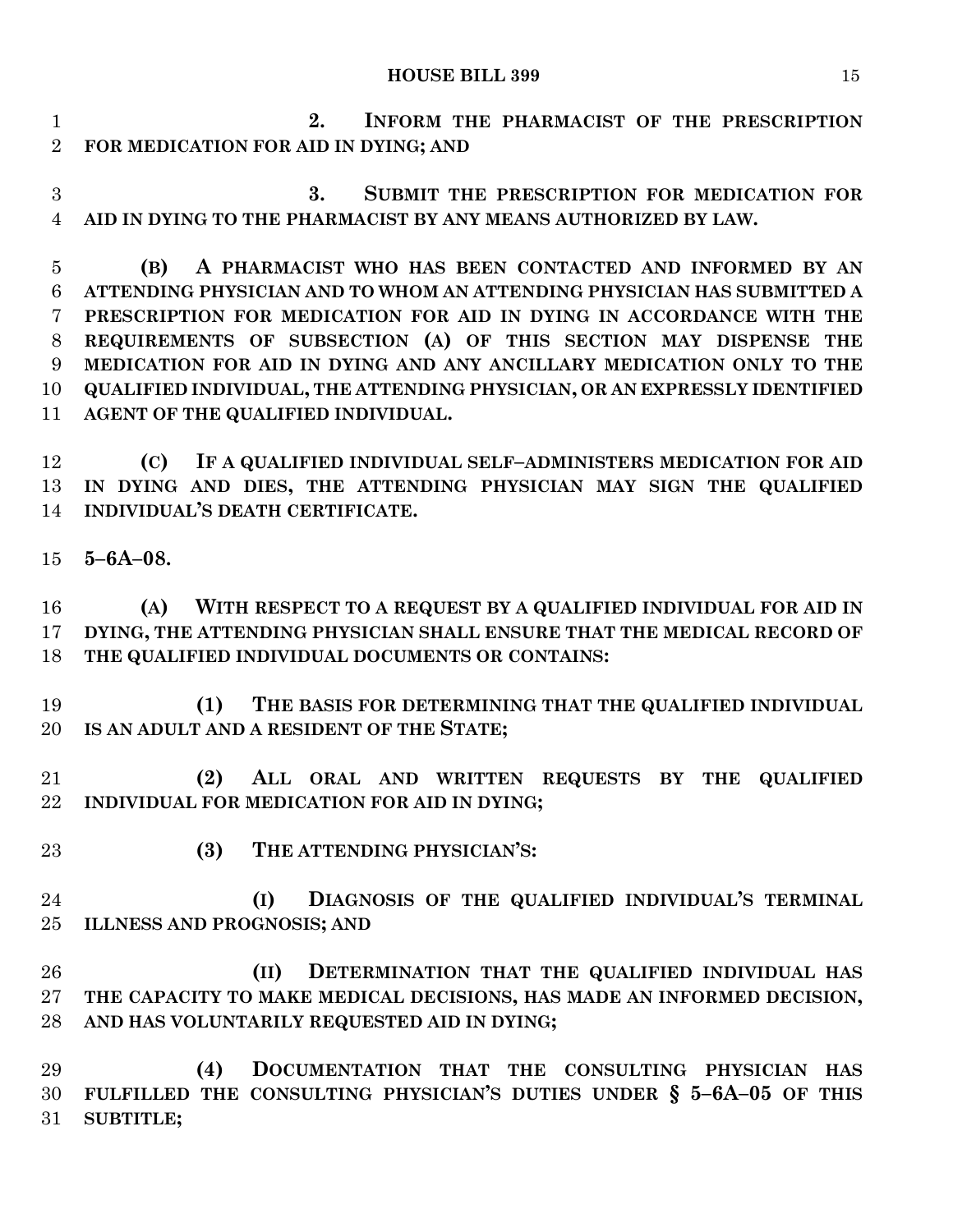**(5) A REPORT OF THE OUTCOME OF AND DETERMINATIONS MADE DURING THE MENTAL HEALTH PROFESSIONAL ASSESSMENT IF: (I) THE QUALIFIED INDIVIDUAL WAS REFERRED FOR A MENTAL HEALTH PROFESSIONAL ASSESSMENT IN ACCORDANCE WITH § 5–6A–06 OF THIS SUBTITLE; AND (II) THE MENTAL HEALTH PROFESSIONAL ASSESSMENT WAS PROVIDED; (6) DOCUMENTATION OF THE ATTENDING PHYSICIAN'S OFFER TO THE QUALIFIED INDIVIDUAL TO RESCIND THE QUALIFIED INDIVIDUAL'S REQUEST FOR MEDICATION FOR AID IN DYING AT THE TIME THE ATTENDING PHYSICIAN WROTE THE PRESCRIPTION FOR THE MEDICATION FOR THE QUALIFIED INDIVIDUAL; AND (7) A STATEMENT BY THE ATTENDING PHYSICIAN: (I) INDICATING THAT ALL REQUIREMENTS FOR AID IN DYING UNDER THIS SUBTITLE HAVE BEEN MET; AND (II) SPECIFYING THE STEPS TAKEN TO CARRY OUT THE QUALIFIED INDIVIDUAL'S REQUEST FOR AID IN DYING, INCLUDING THE MEDICATION PRESCRIBED FOR AID IN DYING. (B) THE ATTENDING PHYSICIAN SHALL SUBMIT TO THE DEPARTMENT ANY INFORMATION REGARDING IMPLEMENTATION OF THIS SUBTITLE REQUIRED BY REGULATIONS ADOPTED UNDER § 5–6A–09(A) OF THIS SUBTITLE. 5–6A–09. (A) THE DEPARTMENT SHALL ADOPT REGULATIONS TO FACILITATE THE COLLECTION OF INFORMATION UNDER § 5–6A–08(B) OF THIS SUBTITLE. (B) THE DEPARTMENT SHALL PRODUCE AND MAKE AVAILABLE TO THE PUBLIC AN ANNUAL STATISTICAL REPORT OF INFORMATION COLLECTED UNDER SUBSECTION (A) OF THIS SECTION.**

 **(C) RECORDS OR INFORMATION COLLECTED OR MAINTAINED UNDER THIS SUBTITLE ARE NOT SUBJECT TO SUBPOENA OR DISCOVERY AND MAY NOT BE INTRODUCED INTO EVIDENCE IN ANY JUDICIAL OR ADMINISTRATIVE PROCEEDING, EXCEPT TO RESOLVE MATTERS CONCERNING COMPLIANCE WITH THIS SUBTITLE OR AS OTHERWISE SPECIFICALLY PROVIDED BY LAW.**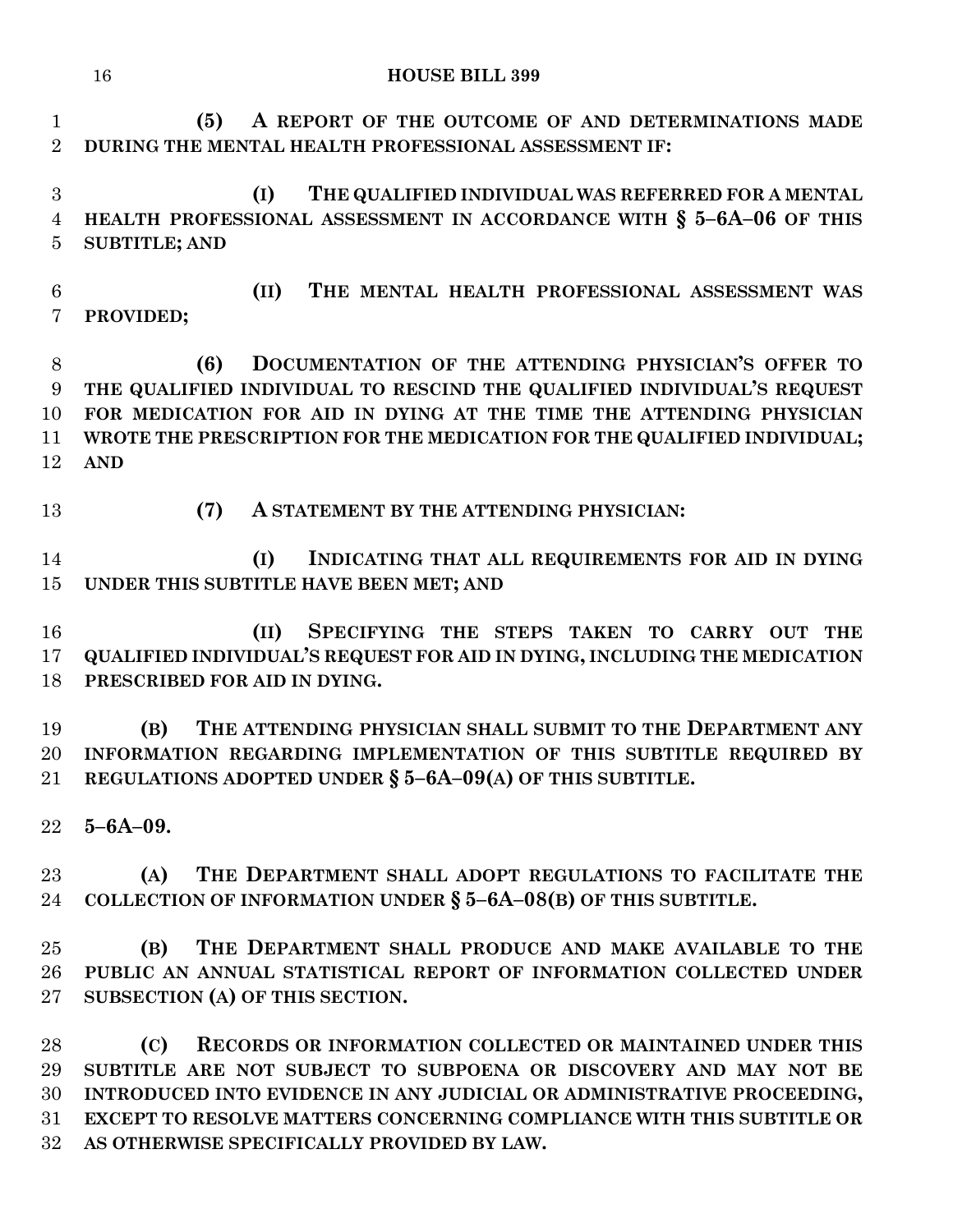**5–6A–10.**

 **A PERSON THAT, AFTER A QUALIFIED INDIVIDUAL'S DEATH, IS IN POSSESSION OF MEDICATION PRESCRIBED FOR AID IN DYING THAT HAS NOT BEEN SELF–ADMINISTERED SHALL DISPOSE OF THE MEDICATION IN A LAWFUL MANNER.**

**5–6A–11.**

 **(A) FOR ALL LEGAL RIGHTS AND OBLIGATIONS, RECORD–KEEPING PURPOSES, AND OTHER PURPOSES GOVERNED BY THE LAWS OF THE STATE, WHETHER CONTRACTUAL, CIVIL, CRIMINAL, OR OTHERWISE, THE DEATH OF A QUALIFIED INDIVIDUAL BY REASON OF THE SELF–ADMINISTRATION OF MEDICATION PRESCRIBED UNDER THIS SUBTITLE SHALL BE DEEMED TO BE A DEATH FROM NATURAL CAUSES, SPECIFICALLY AS A RESULT OF THE TERMINAL ILLNESS FROM WHICH THE QUALIFIED INDIVIDUAL SUFFERED.**

 **(B) A PROVISION IN A CONTRACT OR ANY OTHER LEGAL INSTRUMENT THAT IS CONTRARY TO SUBSECTION (A) OF THIS SECTION IS VOID.**

 **(C) SUBSECTION (A) OF THIS SECTION MAY NOT BE CONSTRUED TO PROHIBIT THE PROSECUTION OF A PERSON FOR MURDER OR ATTEMPTED MURDER IF THE PERSON, WITH THE INTENT OR EFFECT OF CAUSING THE INDIVIDUAL'S DEATH:**

**(1) WILLFULLY ALTERS OR FORGES A REQUEST FOR AID IN DYING;**

 **(2) CONCEALS OR DESTROYS A RESCISSION OF A REQUEST FOR AID IN DYING;**

 **(3) COERCES OR EXERTS UNDUE INFLUENCE ON AN INDIVIDUAL TO COMPLETE A REQUEST FOR AID IN DYING; OR**

 **(4) COERCES OR EXERTS UNDUE INFLUENCE ON AN INDIVIDUAL TO DESTROY A RESCISSION OF A REQUEST FOR AID IN DYING.**

 **(D) (1) THIS SUBTITLE DOES NOT AUTHORIZE A LICENSED PHYSICIAN OR ANY OTHER PERSON TO END AN INDIVIDUAL'S LIFE BY LETHAL INJECTION, MERCY KILLING, OR ACTIVE EUTHANASIA.**

 **(2) ACTIONS TAKEN IN ACCORDANCE WITH THIS SUBTITLE DO NOT, FOR ANY PURPOSE, CONSTITUTE SUICIDE, ASSISTED SUICIDE, MERCY KILLING, OR HOMICIDE.**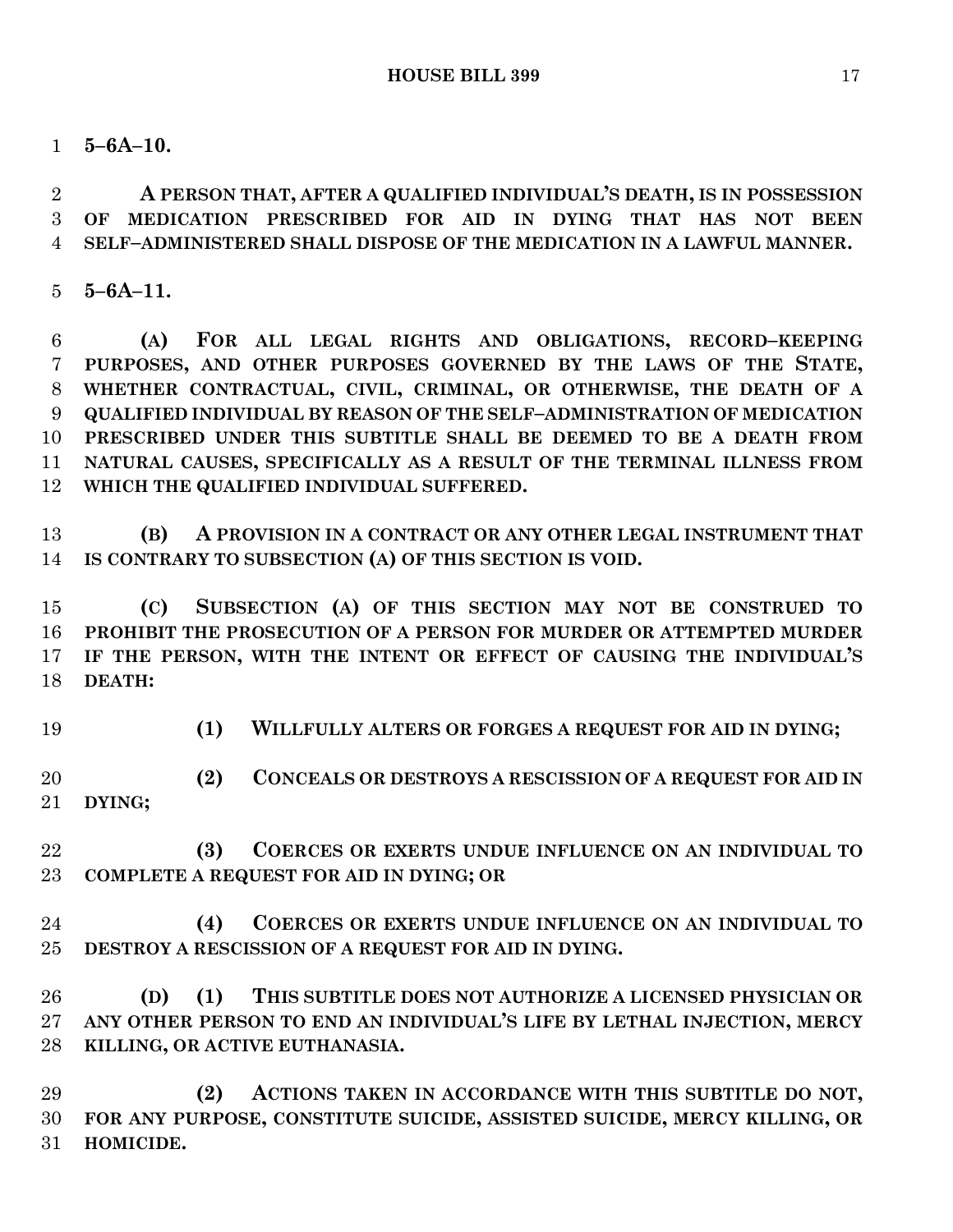**5–6A–12.**

 **(A) A PROVISION IN AN INSURANCE POLICY, AN ANNUITY, A CONTRACT, OR ANY OTHER AGREEMENT, ISSUED OR MADE ON OR AFTER OCTOBER 1, 2019, IS NOT VALID TO THE EXTENT THAT THE PROVISION WOULD ATTACH CONSEQUENCES TO OR OTHERWISE RESTRICT OR INFLUENCE AN INDIVIDUAL'S DECISION TO MAKE OR RESCIND A REQUEST FOR AID IN DYING UNDER THIS SUBTITLE.**

 **(B) AN OBLIGATION UNDER A CONTRACT EXISTING ON OCTOBER 1, 2019, MAY NOT BE CONDITIONED ON OR AFFECTED BY THE MAKING OR RESCINDING OF A REQUEST FOR AID IN DYING UNDER THIS SUBTITLE.**

 **(C) A QUALIFIED INDIVIDUAL'S ACT OF SELF–ADMINISTERING MEDICATION FOR AID IN DYING MAY NOT HAVE AN EFFECT UNDER A LIFE INSURANCE POLICY, A HEALTH INSURANCE POLICY OR CONTRACT, OR AN ANNUITY CONTRACT THAT DIFFERS FROM THE EFFECT UNDER THE POLICY OR CONTRACT OF THE QUALIFIED INDIVIDUAL'S DEATH FROM NATURAL CAUSES.**

**5–6A–13.**

**(A) EXCEPT AS PROVIDED IN § 5–6A–14(C) OF THIS SUBTITLE:**

 **(1) A PERSON MAY NOT BE SUBJECT TO CIVIL OR CRIMINAL LIABILITY OR PROFESSIONAL DISCIPLINARY ACTION FOR PARTICIPATING IN GOOD–FAITH COMPLIANCE WITH THIS SUBTITLE, INCLUDING BEING PRESENT WHEN A QUALIFIED INDIVIDUAL SELF–ADMINISTERS MEDICATION PRESCRIBED FOR AID IN DYING; AND**

 **(2) A PROFESSIONAL ORGANIZATION OR ASSOCIATION, A HEALTH CARE PROVIDER, OR A HEALTH OCCUPATION BOARD MAY NOT SUBJECT A PERSON TO CENSURE, DISCIPLINE, SUSPENSION, LOSS OF LICENSE, LOSS OF PRIVILEGES, LOSS OF MEMBERSHIP, OR ANY OTHER PENALTY FOR PARTICIPATING OR REFUSING TO PARTICIPATE IN GOOD–FAITH COMPLIANCE WITH THIS SUBTITLE.**

 **(B) AN INDIVIDUAL'S REQUEST FOR AID IN DYING OR AN ATTENDING PHYSICIAN'S PRESCRIPTION OF MEDICATION MADE IN GOOD–FAITH COMPLIANCE WITH THIS SUBTITLE DOES NOT:**

- 
- **(1) CONSTITUTE NEGLECT FOR ANY PURPOSE OF LAW; OR**

 **(2) PROVIDE THE SOLE BASIS FOR THE APPOINTMENT OF A GUARDIAN OR CONSERVATOR.**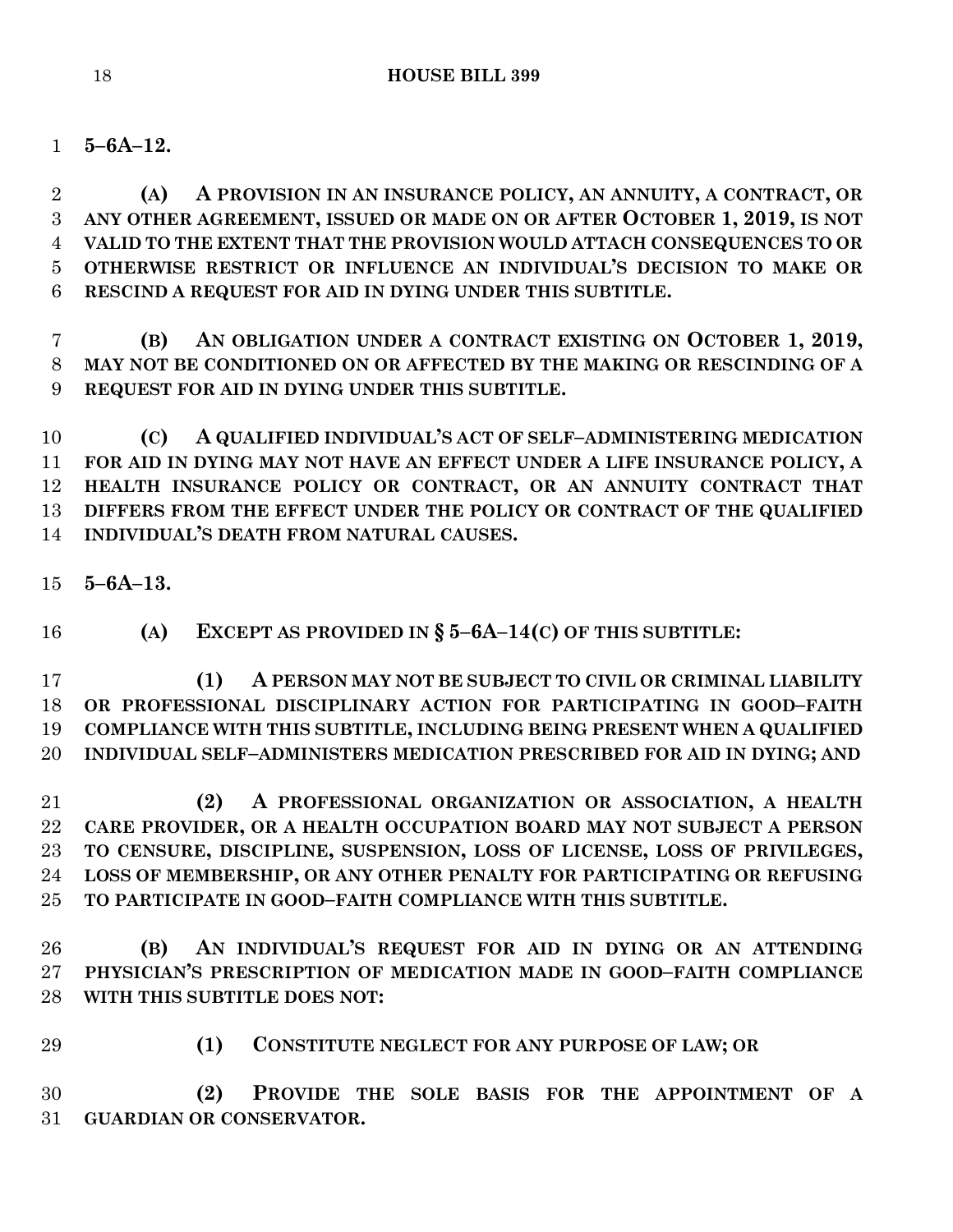**5–6A–14.**

 **(A) (1) IN THIS SECTION THE FOLLOWING WORDS HAVE THE MEANINGS INDICATED.**

 **(2) "NOTIFY" MEANS TO PROVIDE A SEPARATE STATEMENT IN WRITING TO A HEALTH CARE PROVIDER SPECIFICALLY INFORMING THE HEALTH CARE PROVIDER, BEFORE THE HEALTH CARE PROVIDER'S PARTICIPATION IN AID IN DYING, OF ANOTHER HEALTH CARE PROVIDER'S POLICY ABOUT PARTICIPATION IN AID IN DYING.**

 **(3) (I) "PARTICIPATE IN AID IN DYING" MEANS TO PERFORM THE DUTIES OF AN ATTENDING PHYSICIAN, A CONSULTING PHYSICIAN, OR A LICENSED MENTAL HEALTH PROFESSIONAL UNDER THIS SUBTITLE.**

**(II) "PARTICIPATE IN AID IN DYING" DOES NOT INCLUDE:**

 **1. MAKING AN INITIAL DETERMINATION THAT AN INDIVIDUAL HAS A TERMINAL DISEASE AND INFORMING THE INDIVIDUAL OF THE MEDICAL PROGNOSIS;**

 **2. PROVIDING INFORMATION ABOUT THIS SUBTITLE TO AN INDIVIDUAL, ON THE REQUEST OF THE INDIVIDUAL; OR**

 **3. PROVIDING AN INDIVIDUAL, ON REQUEST OF THE INDIVIDUAL, WITH A REFERRAL TO ANOTHER PHYSICIAN.**

 **(B) (1) A HEALTH CARE PROVIDER MAY PROHIBIT ANOTHER HEALTH CARE PROVIDER FROM PARTICIPATING IN AID IN DYING UNDER THIS SUBTITLE ON THE PREMISES OF THE PROHIBITING HEALTH CARE PROVIDER IF THE PROHIBITING HEALTH CARE PROVIDER HAS NOTIFIED ALL HEALTH CARE PROVIDERS WITH PRIVILEGES TO PRACTICE ON THE PREMISES OF THE PROHIBITING HEALTH CARE PROVIDER'S POLICY REGARDING PARTICIPATING IN AID IN DYING.**

 **(2) THIS SUBSECTION DOES NOT PROHIBIT A HEALTH CARE PROVIDER FROM PROVIDING HEALTH CARE SERVICES THAT DO NOT CONSTITUTE PARTICIPATING IN AID IN DYING UNDER THIS SUBTITLE TO AN INDIVIDUAL.**

 **(C) A HEALTH CARE PROVIDER MAY SUBJECT ANOTHER HEALTH CARE PROVIDER TO THE FOLLOWING SANCTIONS IF THE SANCTIONING HEALTH CARE PROVIDER HAS NOTIFIED THE SANCTIONED HEALTH CARE PROVIDER, BEFORE THE SANCTIONED HEALTH CARE PROVIDER PARTICIPATES IN AID IN DYING, THAT THE**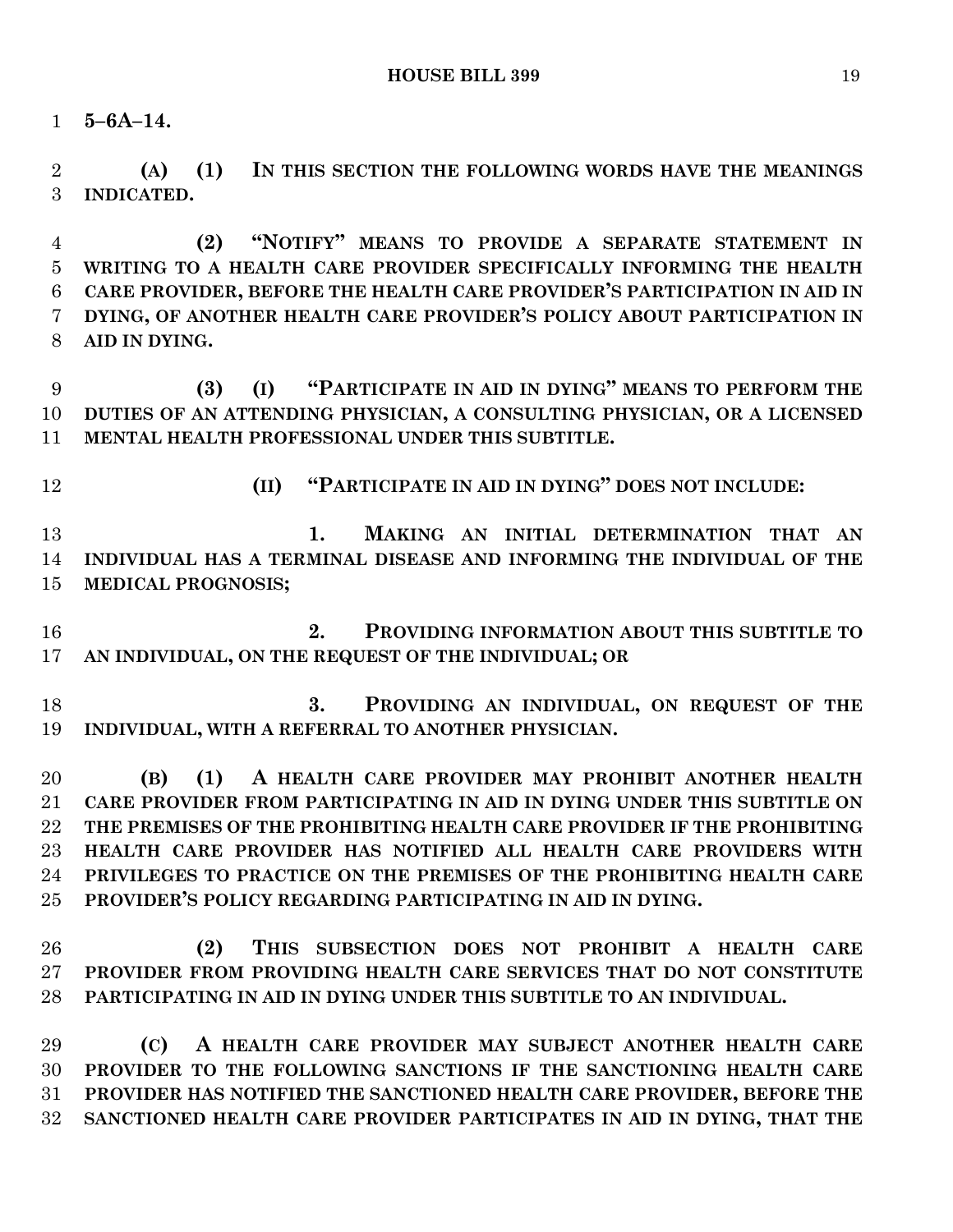**SANCTIONING HEALTH CARE PROVIDER PROHIBITS PARTICIPATION IN AID IN DYING:**

 **(1) LOSS OF PRIVILEGES, LOSS OF MEMBERSHIP, OR OTHER SANCTIONS PROVIDED UNDER THE MEDICAL STAFF BYLAWS, POLICIES, AND PROCEDURES OF THE SANCTIONING HEALTH CARE PROVIDER IF THE SANCTIONED HEALTH CARE PROVIDER IS A MEMBER OF THE SANCTIONING HEALTH CARE PROVIDER'S MEDICAL STAFF AND PARTICIPATES IN AID IN DYING WHILE ON THE PREMISES OF THE SANCTIONING HEALTH CARE PROVIDER;**

 **(2) TERMINATION OF A LEASE OR ANY OTHER PROPERTY CONTRACT OR OTHER NONMONETARY REMEDIES PROVIDED BY A LEASE OR OTHER PROPERTY CONTRACT, NOT INCLUDING LOSS OR RESTRICTION OF MEDICAL STAFF PRIVILEGES OR EXCLUSION FROM A PROVIDER PANEL, IF THE SANCTIONED HEALTH CARE PROVIDER PARTICIPATES IN AID IN DYING WHILE ON THE PREMISES OF THE SANCTIONING HEALTH CARE PROVIDER OR ON PROPERTY THAT IS OWNED BY OR UNDER THE DIRECT CONTROL OF THE SANCTIONING HEALTH CARE PROVIDER; OR**

16 (3) **TERMINATION OF A CONTRACT OR OTHER NONMONETARY REMEDIES PROVIDED BY A CONTRACT IF THE SANCTIONED HEALTH CARE PROVIDER PARTICIPATES IN AID IN DYING WHILE ACTING IN THE COURSE AND SCOPE OF THE SANCTIONED HEALTH CARE PROVIDER'S CAPACITY AS AN EMPLOYEE OR INDEPENDENT CONTRACTOR OF THE SANCTIONING HEALTH CARE PROVIDER.**

**(D) SUBSECTION (B) OF THIS SECTION DOES NOT PROHIBIT:**

 **(1) A HEALTH CARE PROVIDER FROM PARTICIPATING IN AID IN DYING:**

 **(I) WHILE ACTING OUTSIDE THE COURSE AND SCOPE OF THE HEALTH CARE PROVIDER'S CAPACITY AS AN EMPLOYEE OR INDEPENDENT CONTRACTOR OF THE SANCTIONING HEALTH CARE PROVIDER; OR**

 **(II) OFF THE PREMISES OF THE SANCTIONING HEALTH CARE PROVIDER OR OFF ANY PROPERTY THAT IS OWNED BY OR UNDER THE DIRECT CONTROL OF THE SANCTIONING HEALTH CARE PROVIDER; OR**

 **(2) AN INDIVIDUAL FROM CONTRACTING WITH THE INDIVIDUAL'S ATTENDING PHYSICIAN OR CONSULTING PHYSICIAN TO ACT OUTSIDE THE COURSE AND SCOPE OF THE ATTENDING PHYSICIAN'S OR CONSULTING PHYSICIAN'S CAPACITY AS AN EMPLOYEE OR INDEPENDENT CONTRACTOR OF THE SANCTIONING HEALTH CARE PROVIDER.**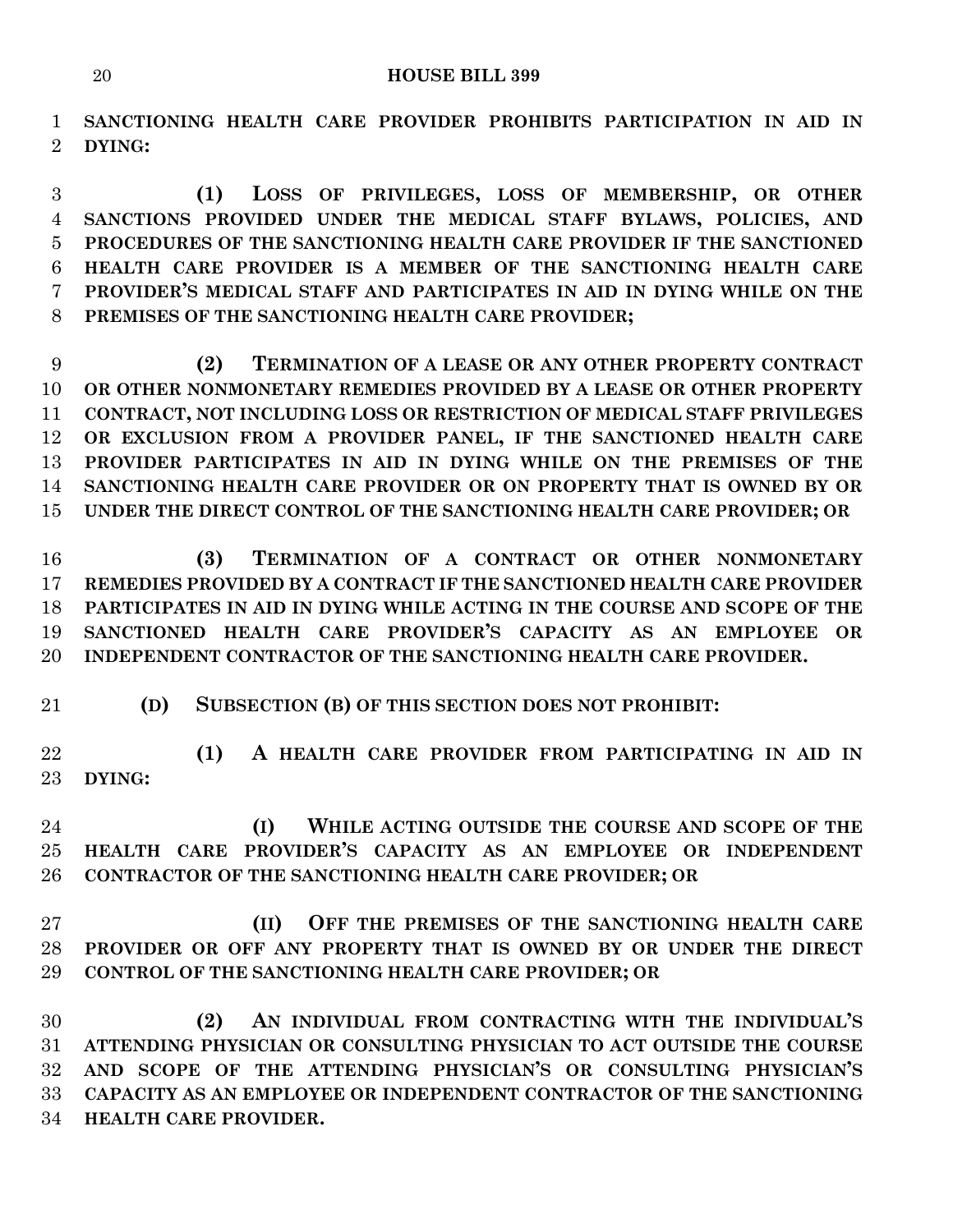**5–6A–15.**

 **(A) (1) PARTICIPATION BY A HEALTH CARE PROVIDER IN AID IN DYING UNDER THIS SUBTITLE IS VOLUNTARY.**

 **(2) A HEALTH CARE FACILITY MAY NOT REQUIRE THE PHYSICIANS ON THE MEDICAL STAFF OF THE HEALTH CARE FACILITY TO PARTICIPATE IN AID IN DYING.**

 **(B) IF AN INDIVIDUAL REQUESTS OR INDICATES AN INTEREST IN AID IN DYING, AND THE ATTENDING PHYSICIAN OF THE INDIVIDUAL DOES NOT WISH TO PARTICIPATE IN AID IN DYING, THE ATTENDING PHYSICIAN SHALL INFORM THE INDIVIDUAL THAT THE ATTENDING PHYSICIAN DOES NOT WISH TO PARTICIPATE.**

 **(C) ON REQUEST, AN ATTENDING PHYSICIAN EXPEDITIOUSLY SHALL TRANSFER A COPY OF AN INDIVIDUAL'S RELEVANT MEDICAL RECORDS TO ANOTHER ATTENDING PHYSICIAN IF:**

 **(1) THE INDIVIDUAL REQUESTS OR INDICATES AN INTEREST IN AID IN DYING;**

 **(2) THE ORIGINAL ATTENDING PHYSICIAN IS UNABLE OR UNWILLING TO PARTICIPATE IN AID IN DYING FOR THE INDIVIDUAL; AND** 

 **(3) THE INDIVIDUAL TRANSFERS THE INDIVIDUAL'S CARE TO ANOTHER ATTENDING PHYSICIAN.**

 **(D) A HEALTH CARE FACILITY MAY ADOPT WRITTEN POLICIES PROHIBITING A LICENSED PHYSICIAN ASSOCIATED WITH THE HEALTH CARE FACILITY FROM PARTICIPATING IN AID IN DYING, IN ACCORDANCE WITH § 5–6A–14 OF THIS SUBTITLE.**

**5–6A–16.**

 **(A) AN INDIVIDUAL WHO WILLFULLY ALTERS OR FORGES A WRITTEN REQUEST MADE UNDER §§ 5–6A–02 AND 5–6A–03 OF THIS SUBTITLE OR CONCEALS OR DESTROYS A RESCISSION OF AN INDIVIDUAL'S WRITTEN REQUEST WITHOUT THE AUTHORIZATION OF THE INDIVIDUAL AND WITH THE INTENT OR EFFECT OF CAUSING THE INDIVIDUAL'S DEATH IS GUILTY OF A FELONY AND ON CONVICTION IS SUBJECT TO IMPRISONMENT NOT EXCEEDING 10 YEARS OR A FINE NOT EXCEEDING \$10,000 OR BOTH.**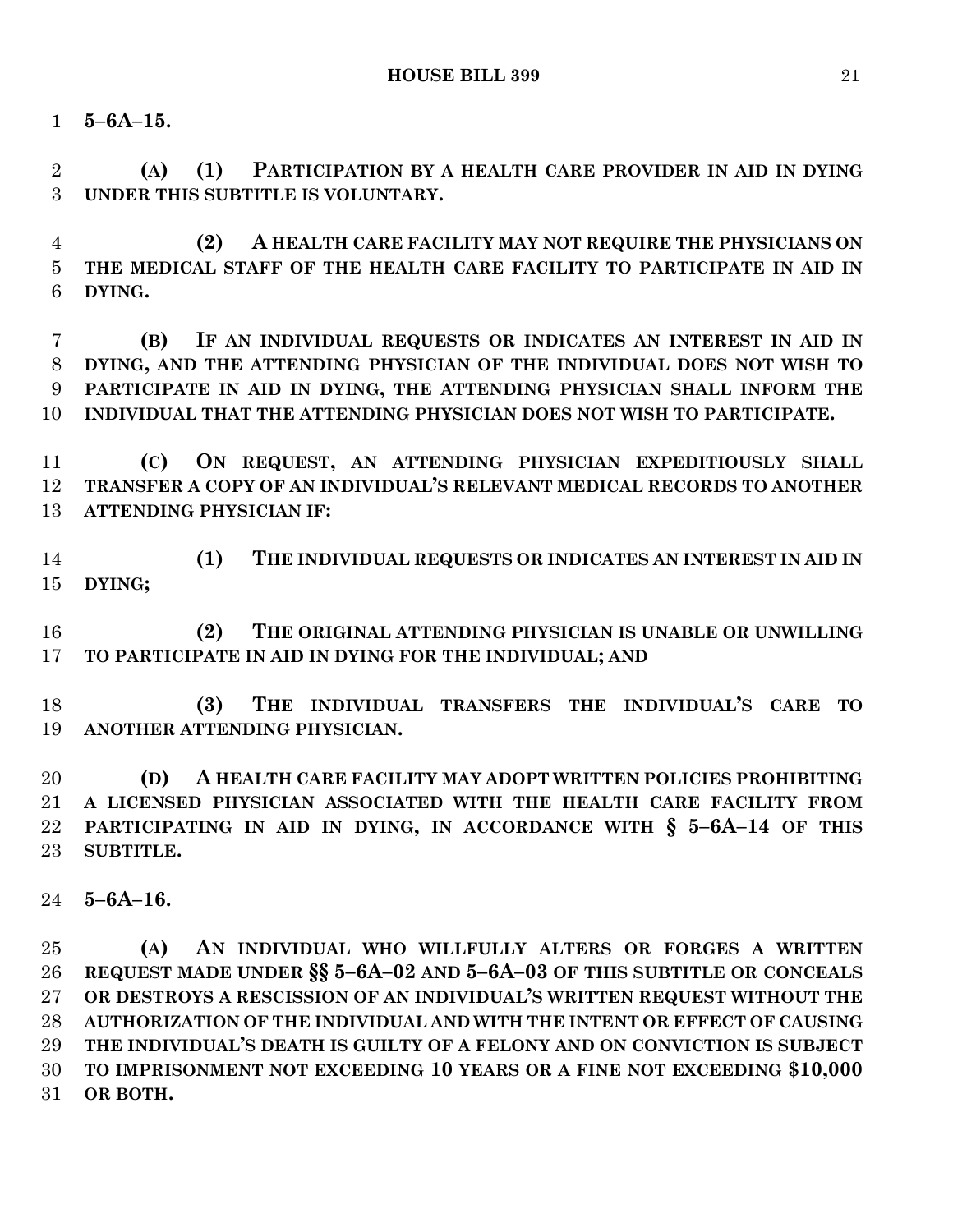**(B) AN INDIVIDUAL WHO COERCES OR EXERTS UNDUE INFLUENCE ON AN INDIVIDUAL TO MAKE A WRITTEN REQUEST UNDER §§ 5–6A–02 AND 5–6A–03 OF THIS SUBTITLE FOR THE PURPOSE OF ENDING THE INDIVIDUAL'S LIFE OR TO DESTROY A RESCISSION OF A WRITTEN REQUEST IS GUILTY OF A FELONY AND ON CONVICTION IS SUBJECT TO IMPRISONMENT NOT EXCEEDING 10 YEARS OR A FINE NOT EXCEEDING \$10,000 OR BOTH.**

 **(C) THE PENALTIES PROVIDED IN THIS SECTION DO NOT PRECLUDE CRIMINAL PENALTIES APPLICABLE UNDER ANY OTHER LAW FOR CONDUCT THAT IS INCONSISTENT WITH THE PROVISIONS OF THIS SUBTITLE.**

 **(D) THIS SUBTITLE DOES NOT LIMIT ANY LIABILITY FOR CIVIL DAMAGES RESULTING FROM ANY OTHER NEGLIGENT CONDUCT OR INTENTIONAL MISCONDUCT BY ANY PERSON.**

# **Article – Insurance**

**27–208.1.**

 **(A) FOR ALL LEGAL RIGHTS AND OBLIGATIONS AND OTHER PURPOSES GOVERNED BY THIS ARTICLE, THE DEATH OF AN INDIVIDUAL BY REASON OF THE SELF–ADMINISTRATION OF MEDICATION PRESCRIBED UNDER TITLE 5, SUBTITLE 6A OF THE HEALTH – GENERAL ARTICLE SHALL BE DEEMED TO BE A DEATH FROM NATURAL CAUSES, SPECIFICALLY AS A RESULT OF THE TERMINAL ILLNESS FROM WHICH THE INDIVIDUAL SUFFERED.**

 **(B) ACTIONS TAKEN IN ACCORDANCE WITH TITLE 5, SUBTITLE 6A OF THE HEALTH – GENERAL ARTICLE DO NOT, FOR ANY PURPOSE, CONSTITUTE SUICIDE, ASSISTED SUICIDE, MERCY KILLING, OR HOMICIDE.**

 **(C) A PROVISION IN AN INSURANCE POLICY OR CONTRACT OR AN ANNUITY CONTRACT ISSUED OR DELIVERED ON OR AFTER OCTOBER 1, 2019, IS NOT VALID TO THE EXTENT THAT THE PROVISION WOULD ATTACH CONSEQUENCES TO OR OTHERWISE RESTRICT OR INFLUENCE AN INDIVIDUAL'S DECISION TO MAKE OR RESCIND A REQUEST FOR AID IN DYING UNDER TITLE 5, SUBTITLE 6A OF THE HEALTH – GENERAL ARTICLE.**

 **(D) AN OBLIGATION UNDER AN INSURANCE POLICY OR CONTRACT OR AN ANNUITY CONTRACT EXISTING ON OCTOBER 1, 2019, MAY NOT BE CONDITIONED ON OR AFFECTED BY THE MAKING OR RESCINDING OF A REQUEST FOR AID IN DYING UNDER TITLE 5, SUBTITLE 6A OF THE HEALTH – GENERAL ARTICLE.**

 **(E) THE ACT BY AN INSURED OF SELF–ADMINISTERING MEDICATION FOR AID IN DYING UNDER TITLE 5, SUBTITLE 6A OF THE HEALTH – GENERAL ARTICLE**